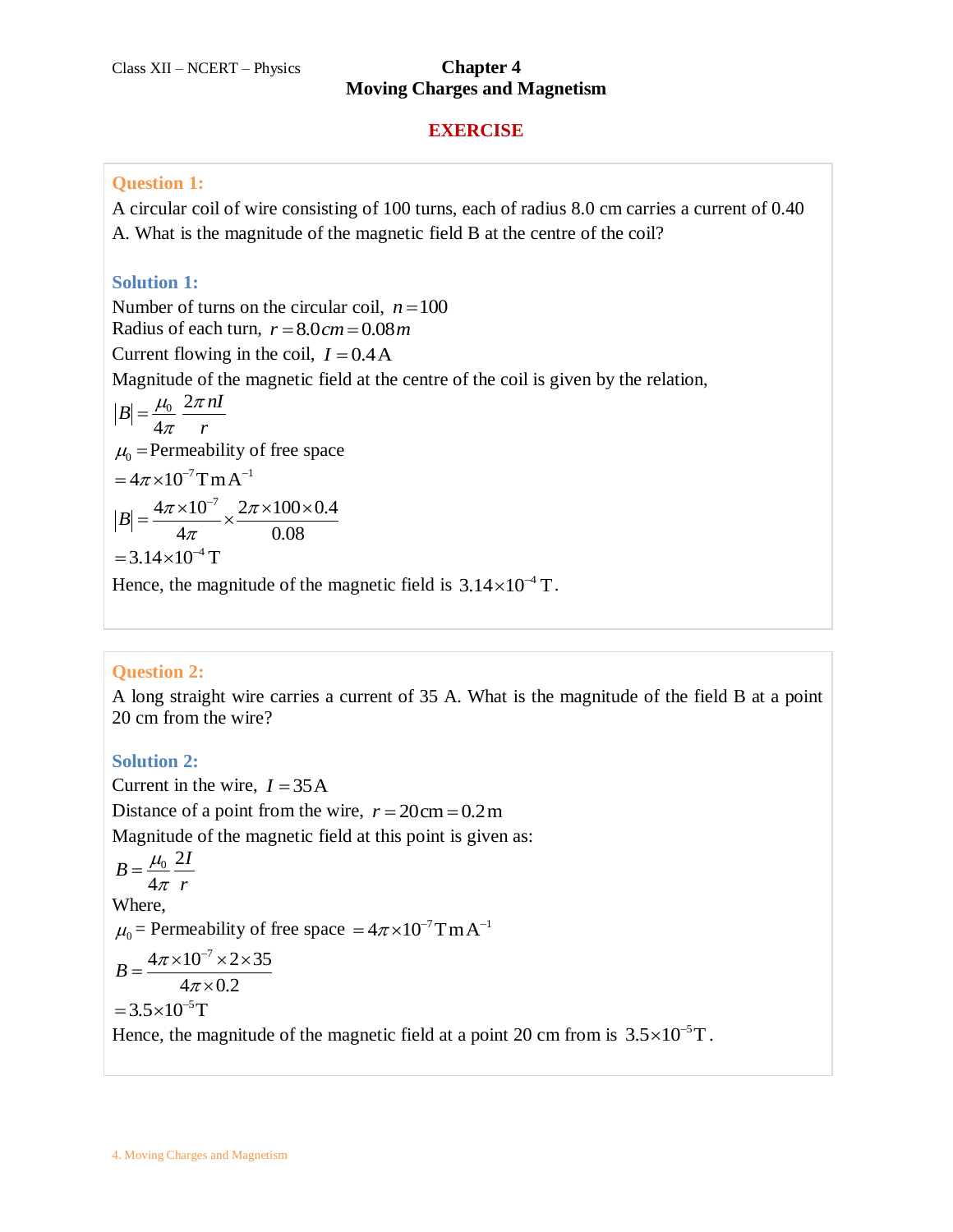### **Question 3:**

A long straight wire in the horizontal plane carries a current of 50 A in north to south direction. Give the magnitude and direction of B at a point 2.5 m east of the wire.

## **Solution 3:**

Current in the wire,  $I = 50$  A

A point is 2.5 m away from the East of the wire.

 $\therefore$  Magnitude of the distance of the point from the wire,  $r = 2.5m$ .

Magnitude of the magnetic field at that point is given by the relation,  $B = \frac{\mu_0 2}{\mu_0 2}$ 4  $B = \frac{\mu_0 2I}{I}$ *r*  $\mu_{\scriptscriptstyle (}$  $=\frac{\mu_0}{4\pi}$ 

Where,

 $\mu_0$  = Permeability of free space =  $4\pi \times 10^{-7}$  T m A<sup>-1</sup>

 $4\pi \times 10^{-7} \times 2 \times 50$  $B = \frac{4\pi \times 10^{-1} \times 2}{4\pi \times 2.5}$  $\pi$  $=\frac{4\pi\times10^{-7}\times2\times50}{4\times10^{-7}}$  $\times$  $= 4 \times 10^{-6}$  T

The point is located normal to the wire length at a distance of 2.5 m. The direction of the current in the wire is outward. Hence, according to the Maxwell's right and thumb rule, the direction of the magnetic field at the given point is vertically upward.

# **Question 4:**

A horizontal overhead power line carries a current of 90 A in east to west direction. What is the magnitude and direction of the magnetic field due to the current 1.5 m below the line?

# **Solution 4:**

Current in the power line,  $I = 90 A$ Point is located below the power line at distance,  $r = 1.5$  m Hence, magnetic field at that point is given by the relation,

$$
B=\frac{\mu_0 2I}{I}
$$

 $4\pi r$ 

Where,

$$
\mu_0
$$
 = Permeability of free space =  $4\pi \times 10^{-4}$ T m A<sup>-1</sup>

$$
\mu_0 = \text{Permeaonny of free space} = 0
$$
  

$$
B = \frac{4\pi \times 10^{-7} \times 2 \times 90}{4\pi \times 1.5} = 1.2 \times 10^{-5} \text{ T}
$$

The current is flowing from East to West. The point is below the power line. Hence, according to Maxwell's right hand thumb rule, the direction of the magnetic field is towards the South.

# **Question 5:**

What is the magnitude of magnetic force per unit length on a wire carrying a current of 8 A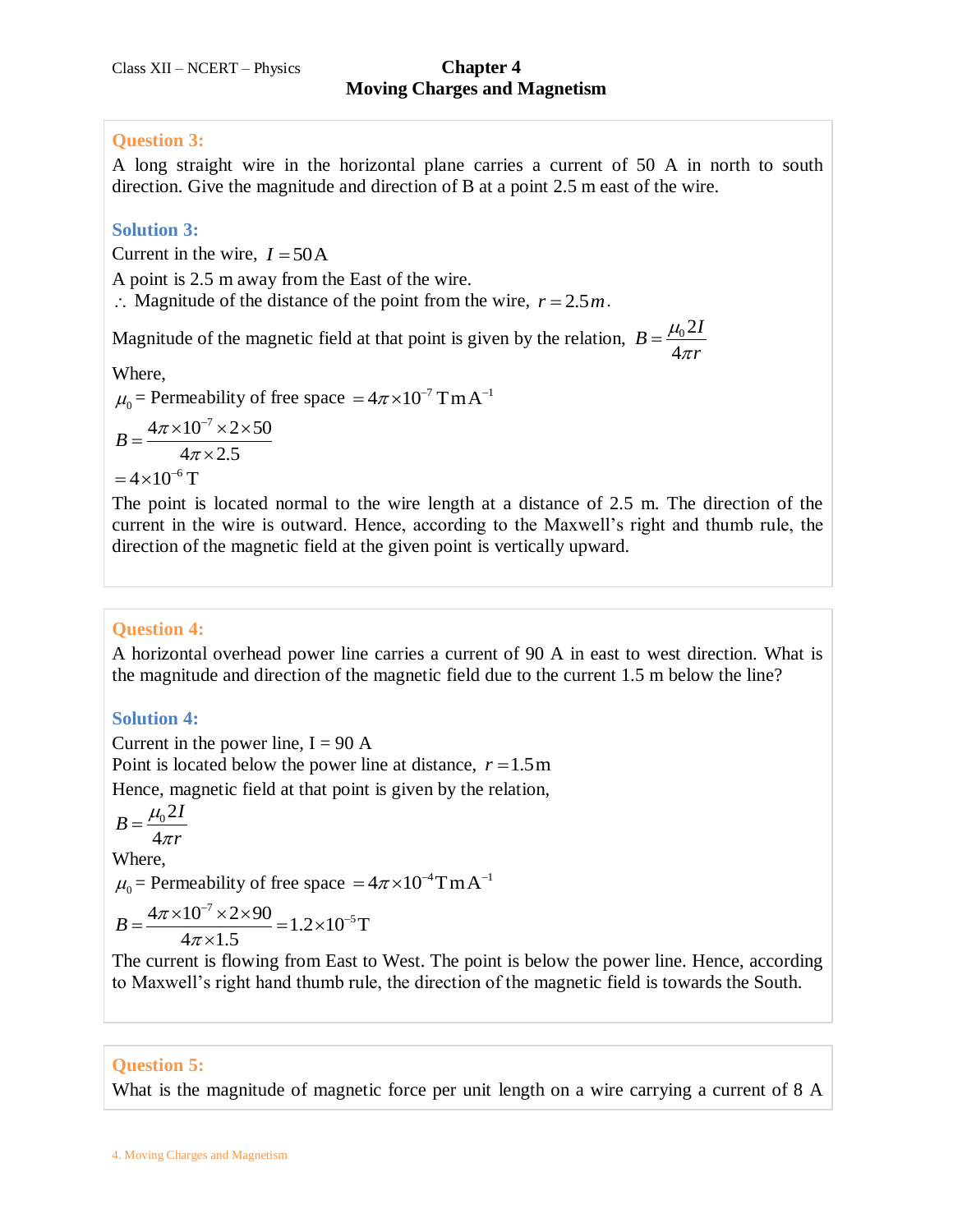and making an angle of  $30^{\circ}$  with the direction of a uniform magnetic field of 0.15 T?

#### **Solution 5:**

Current in the wire,  $I = 8$  A Magnitude of the uniform magnetic field,  $B = 0.15$  T Angle between the wire and magnetic field,  $\theta = 30^{\circ}$ Magnetic force per unit length on the wire is given as:  $f = BI \sin \theta$  $= 0.15 \times 8 \times 1 \times \sin 30^{\circ}$  $= 0.6 N m^{-1}$ Hence, the magnetic force per unit length on the wire is  $0.6Nm^{-1}$ .

### **Question 6:**

A 3.0 cm wire carrying a current of 10 A is placed inside a solenoid perpendicular to its axis. The magnetic field inside the solenoid is given to be 0.27 T. What is the magnetic force on the wire?

#### **Solution 6:**

Length of the wire,  $l = 3 cm = 0.03 m$ Current flowing in the wire,  $I = 10A$ Magnetic field,  $B = 0.27$  T Angle between the current and magnetic field,  $\theta = 90^{\circ}$  (Because magnetic field produced by a solenoid is along its axis and current carrying wire is kept perpendicular to the axis) Magnetic force exerted on the wire is given as:  $F = BII \sin \theta$  $= 0.27 \times 10 \times 0.03 \sin 90^{\circ}$  $= 8.1 \times 10^{-2}$  N

Hence, the magnetic force on the wire is  $8.1 \times 10^{-2}$  N. The direction of the force can be obtained from Fleming's left hand rule.

#### **Question 7:**

Two long and parallel straight wires A and B carrying currents of 8.0 A and 5.0 A in the same direction are separated by a distance of 4.0 cm. Estimate the force on a 10 cm section of wire A.

**Solution 7:** Current flowing in wire A,  $I_A = 8.0$  A Current flowing in wire B,  $I_B = 5.0$  A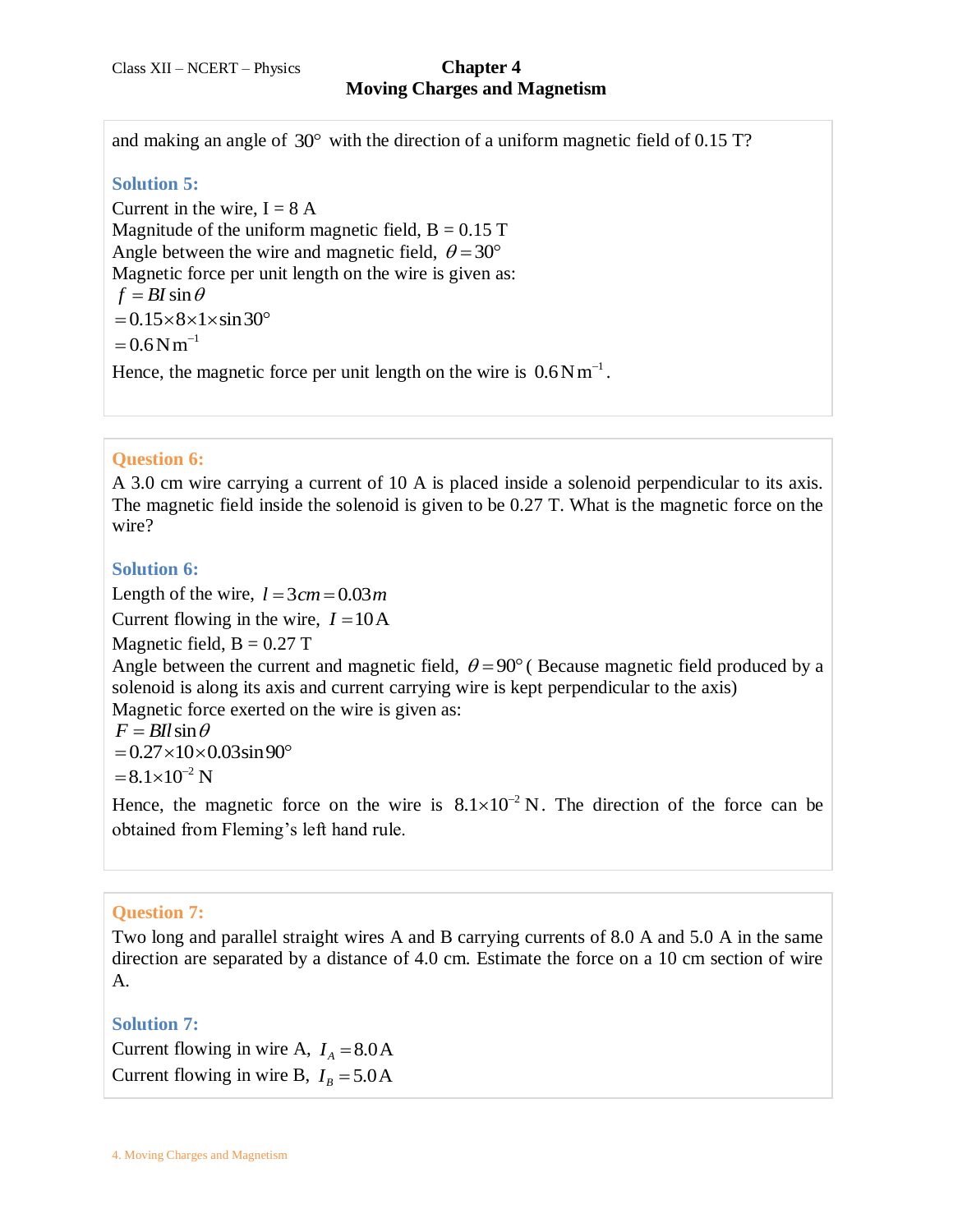Distance between the two wires,  $r = 4.0 cm = 0.04 m$ Length of a section of wire A,  $l = 10$  cm = 0.1m Force exerted on length *l* due to the magnetic field is given as:  $B = \frac{\mu_0 2 I_A I_B l}{I}$  $4\pi r$ Where,  $\mu_0$  = Permeability of free space =  $4\pi \times 10^{-7}$ TmA<sup>-1</sup> 7  $B = \frac{4\pi \times 10^{-7} \times 2 \times 8 \times 5 \times 0.1}{10^{-6} \times 10^{-6} \text{ s}}$  $\frac{\lambda 2 \lambda 8}{4\pi \times 0.04}$  $=\frac{4\pi\times10^{-7}\times2\times8\times5\times0.1}{4\times10^{-7}\times10^{-7}}$  $= 2 \times 10^{-5}$  N

The magnitude of force is  $2 \times 10^{-5}$  N. This is an attractive force normal to A towards B because the direction of the currents in the wires is the same.

#### **Question 8:**

A closely wound solenoid 80 cm long has 5 layers of windings of 400 turns each. The diameter of the solenoid is 1.8 cm. If the current carried is 8.0 A, estimate the magnitude of B inside the solenoid near its centre.

**Solution 8:**

Length of the solenoid,  $l = 80$  cm = 0.8m

There are five layers of windings of 400 turns each on the solenoid.

 $\therefore$  Total number of turns on the solenoid,  $N = 5 \times 400 = 2000$ 

 $\therefore$  Your nanneer of tarms on the solenoid,  $P = 1.8 cm = 0.018 m$ 

Current carried by the solenoid,  $I = 8.0$ A

Magnitude of the magnetic field inside the solenoid near its centre is given by the relation,

$$
B = \frac{\mu_0 NI}{l}
$$
  
Where,  

$$
\mu_0 = \text{Permeability of free space } = 4\pi \times 10^{-7} \text{ T m A}^{-1}
$$

$$
B = \frac{4\pi \times 10^{-7} \times 2000 \times 8}{0.8}
$$

$$
= 8\pi \times 10^{-3} = 2.512 \times 10^{-2} \text{ T}
$$
  
Hence, the magnitude of the magnetic field inside the solenoid near its centre is 2.512×10<sup>-2</sup> T.

#### **Question 9:**

A square coil of side 10 cm consists of 20 turns and carries a current of 12 A. The coil is suspended vertically and the normal to the plane of the coil makes an angle of  $30^{\circ}$  with the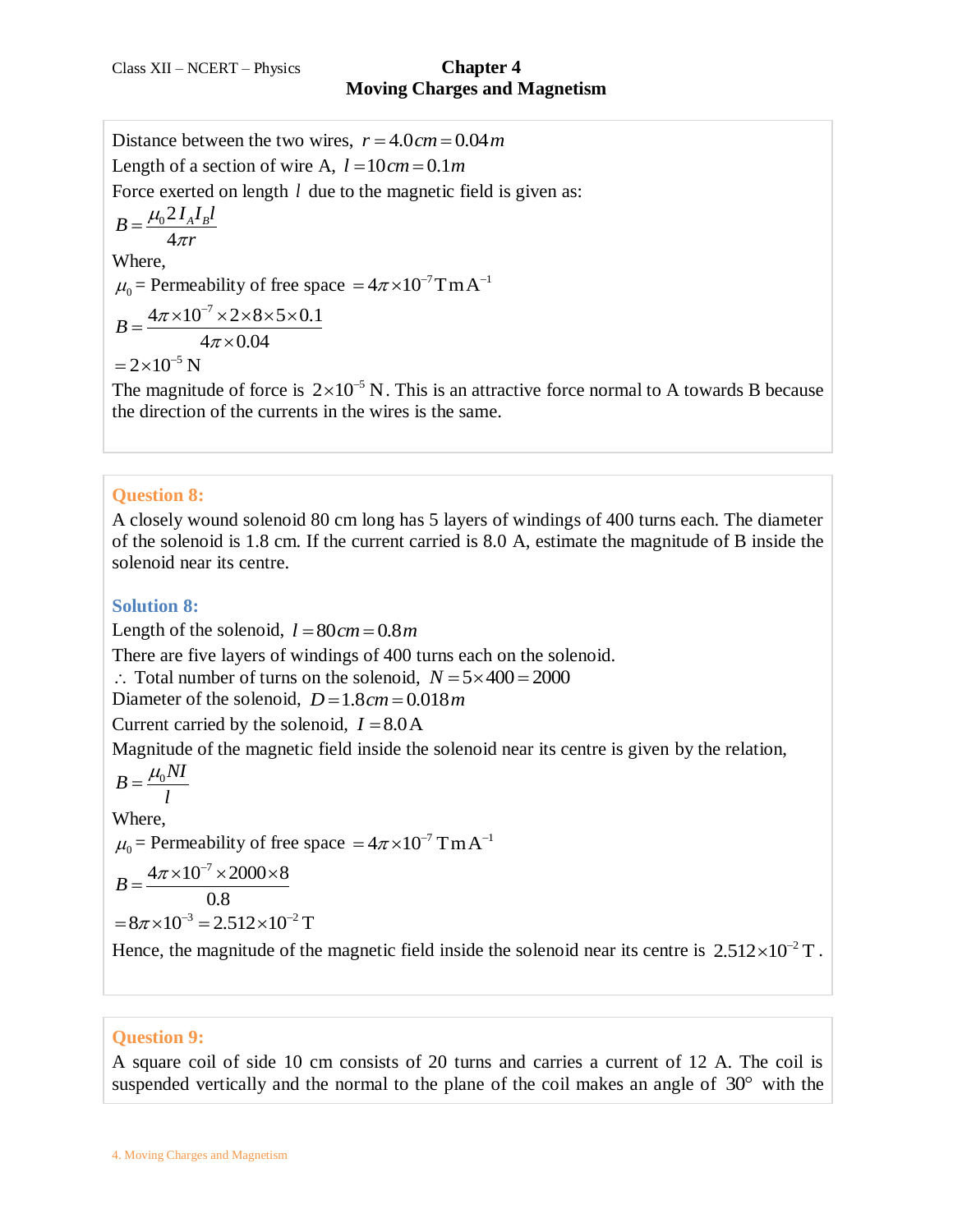direction of a uniform horizontal magnetic field of magnitude 0.80 T. What is the magnitude of torque experienced by the coil?

### **Solution 9:**

Length of a side of the square coil,  $l = 10 cm = 0.1 m$ Current flowing in the coil,  $I = 12A$ Number of turns on the coil,  $n = 20$ Angle made by the plane of the coil with magnetic field,  $\theta = 30^{\circ}$ Strength of magnetic field,  $B = 0.80$ T Magnitude of the magnetic torque experienced by the coil in the magnetic field is given by the relation,  $\tau = n B I A \sin \theta$  $\Rightarrow l \times l = 0.1 \times 0.1 = 0.01 m^2$  $\therefore \tau = 20 \times 0.8 \times 12 \times 0.01 \times \sin 30^{\circ}$ <br>= 0.96 N m

Hence, the magnitude of the torque experienced by the coil is 0.96 N m.

### **Question 10:**

Two moving coil meters,  $M_1$  and  $M_2$  have the following particulars:  $R_1 = 10 \Omega$ ,  $N_1 = 30$ ,<br> $A_1 = 3.6 \times 10^{-3} m^2$ ,  $B_1 = 0.25$ T  $R_1 = 10s2, N_1 = 30,$ <br>  $A_1 = 3.6 \times 10^{-3} m^2, B_1 = 0.25$ T<br>  $R_2 = 14 \Omega, N_2 = 42$ <br>  $A_2 = 1.8 \times 10^{-3} m^2, B_2 = 0.50$ T  $R_2 = 14 \Omega$ ,  $N_2 = 42$ <br>  $A_2 = 1.8 \times 10^{-3} m^2$ ,  $B_2 = 0.50$ T (The spring constants are identical for the meters). Determine the ratio of (a) current sensitivity and (b) voltage sensitivity of  $M_2$  and  $M_1$ .

#### **Solution 10:**

For moving coil meter  $M_1$ : Resistance,  $R_1 = 10\Omega$ Number of turns,  $N_1 = 30$ Area of cross-section,  $A_1 = 3.6 \times 10^{-3}$  m<sup>2</sup> Magnetic field strength,  $B_1 = 0.25$ T Spring constant  $K_1 = K$ For moving coil meter  $M_2$ : Resistance,  $R_2 = 14 \Omega$ Number of turns,  $N_2 = 42$ Area of cross-section,  $A_2 = 1.8 \times 10^{-3}$  m<sup>2</sup> Magnetic field strength,  $B_2 = 0.50$ T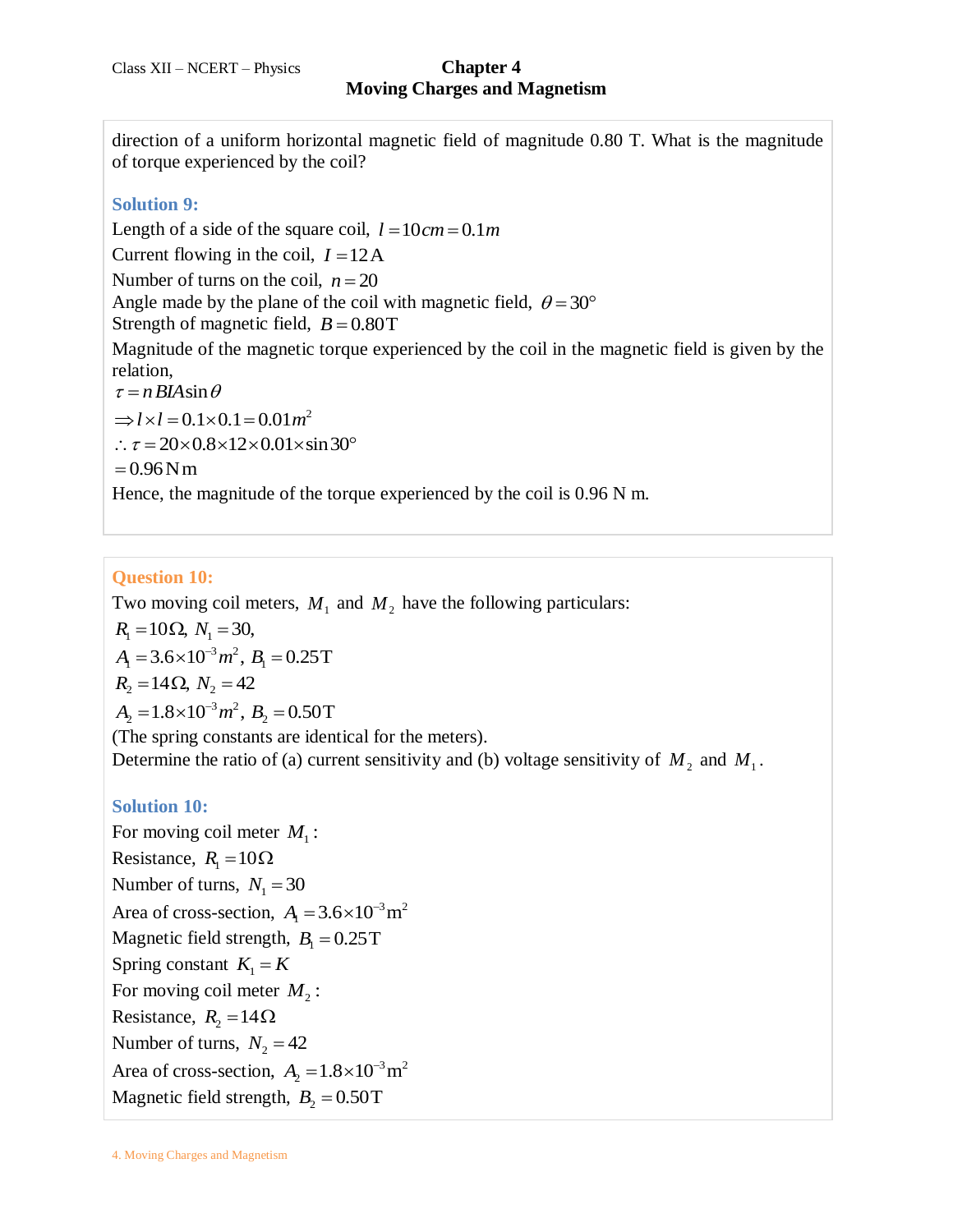Spring constant  $K_2 = K$ (a) Current sensitivity of  $M_1$  is given as:  $_1=\frac{N_1D_1N_1}{V}$ 1  $I_{s1} = \frac{N_1 B_1 A_1}{V}$ *K*  $=$ And, current sensitivity of  $M<sub>2</sub>$  is given as:  $v_2 = \frac{N_2 D_2 D_2}{V}$ 2  $I_{s2} = \frac{N_2 B_2 A_2}{V}$ *K*  $=$  $\frac{2}{2} = \frac{N_2 B_2 A_2 K_1}{2}$  $K_1$   $K_2$   $N_1$   $B_1$   $A_1$ Ratio  $=\frac{I_s}{I_s}$ *s*  $I_{s2}$   $\frac{N_2 B_2 A_2 K}{N_1}$  $\frac{I_{s2}}{I_{s1}} = \frac{I_{\gamma_2} B_2 A_2 A_3}{K_2 N_1 B_1 A_1}$  $\therefore$  Ratio =  $\frac{I_{s2}}{I} = \frac{N_2}{K}$ 3  $I_{s1}$   $K_2 N_1 B_1 A_1$ <br>  $42 \times 0.5 \times 1.8 \times 10^{-3} \times 10 \times K$ <br>  $K_2$   $44 \times 30 \times 0.25 \times 3.6 \times 10^{-3} = 1.4$  $Ratio = \frac{42 \times 0.5 \times 1.8 \times 10^{-3} \times 10 \times K}{k \times 14 \times 30 \times 0.25 \times 3.6 \times 10^{-3}}$ *k*  $\overline{a}$ .. Ratio =  $\frac{I_{s1}}{I_{s1}} = \frac{K_2 N_1 B_1 A_1}{K_2 N_1 B_1 A_1}$ <br>
∴ Ratio =  $\frac{42 \times 0.5 \times 1.8 \times 10^{-3} \times 10 \times K}{k \times 14 \times 30 \times 0.25 \times 3.6 \times 10^{-3}} = 1$  $\frac{2 \times 0.5 \times 1.8 \times 10^{-3} \times 10 \times K}{\times 14 \times 30 \times 0.25 \times 3.6 \times 10^{-3}} =$ Hence, the ratio of current sensitivity of  $M_2$  of  $M_1$  is 1.4. **(b)** Voltage sensitivity for  $M_2$  is given is:  $v_2 = \frac{N_2 D_2 D_2}{V}$ 2  $\mathbf{v}_2$  $V_{s2} = \frac{N_2 B_2 A_1}{K B}$  $K_2$   $R_2$  $=V_{s2}=\frac{I}{I}$ And, voltage sensitivity for  $M_1$  is given as:  $\frac{1}{1} = \frac{N_1 D_1}{V}$ 1  $V_{s1} = \frac{N_1 B_1 A_1}{V}$ *K*  $=$  $\frac{2}{2} = \frac{N_2 B_2 A_2 K_1 R_1}{N_2}$  $K_1$   $K_2$   $R_2$   $N_1$   $B_1$   $A_1$ Ratio  $\frac{v_s}{v}$ *s*  $\frac{N_1}{N_{s2}}$   $\frac{N_2}{N_2}$   $\frac{N_2}{N_2}$   $\frac{N_1}{N_1}$   $\frac{N_2}{N_1}$  $\frac{V_{s2}}{V_{s1}} = \frac{N_2 D_2 A_2 A_1 A_1}{K_2 R_2 N_1 B_1 A_1}$  $\therefore$  Ratio  $\frac{V_{s2}}{V} = \frac{N_2}{K}$ 3  $V_{s1}$   $K_2 K_2 N_1 B_1 A_1$ <br>  $42 \times 0.5 \times 1.8 \times 10^{-3} \times 10 \times K$ <br>  $K_2$   $41 \times 20 \times 0.25 \times 3.6 \times 10^{-3} = 1$  $\times 0.5 \times 1.8 \times 10^{-3} \times 10 \times K$ <br>14×30×0.25×3.6×10<sup>-</sup> *K*  $\overline{a}$  $V_{s1}$   $K_2 K_2 N_1 B_1 A_1$ <br>=  $\frac{42 \times 0.5 \times 1.8 \times 10^{-3} \times 10 \times K}{K_2 14 \times 30 \times 0.25 \times 3.6 \times 10^{-3}} = 1$  $2\times0.5\times1.8\times10^{-5}\times10\times K$ <br> $\times14\times30\times0.25\times3.6\times10^{-3}$ 

Hence, the ratio of voltage sensitivity of  $M_2$  to  $M_1$  is 1.

#### **Question 11:**

In a chamber, a uniform magnetic field of  $6.5 G(1G=10^{-4} T)$  is maintained. An electron is shot into the field with a speed of  $4.8 \times 10^6 \text{ms}^{-1}$  normal to the field. Explain why the path of the electron is a circle. Determine the radius of the circular orbit. the electron is a circle.<br> $(e=1.6\times10^{-19} \text{C}, m_e=9.1\times10^{-31} \text{kg})$ 

# **Solution 11:**

Magnetic field strength,  $B = 6.5G = 6.5 \times 10^{-4}$  T Speed of the electron,  $V = 4.8 \times 10^6$  m/s Charge on the electron,  $e = 1.6 \times 10^{-19}$ C Mass of the electron,  $m_e = 9.1 \times 10^{-31}$  kg Angle between the shot electron and magnetic field,  $\theta = 90^{\circ}$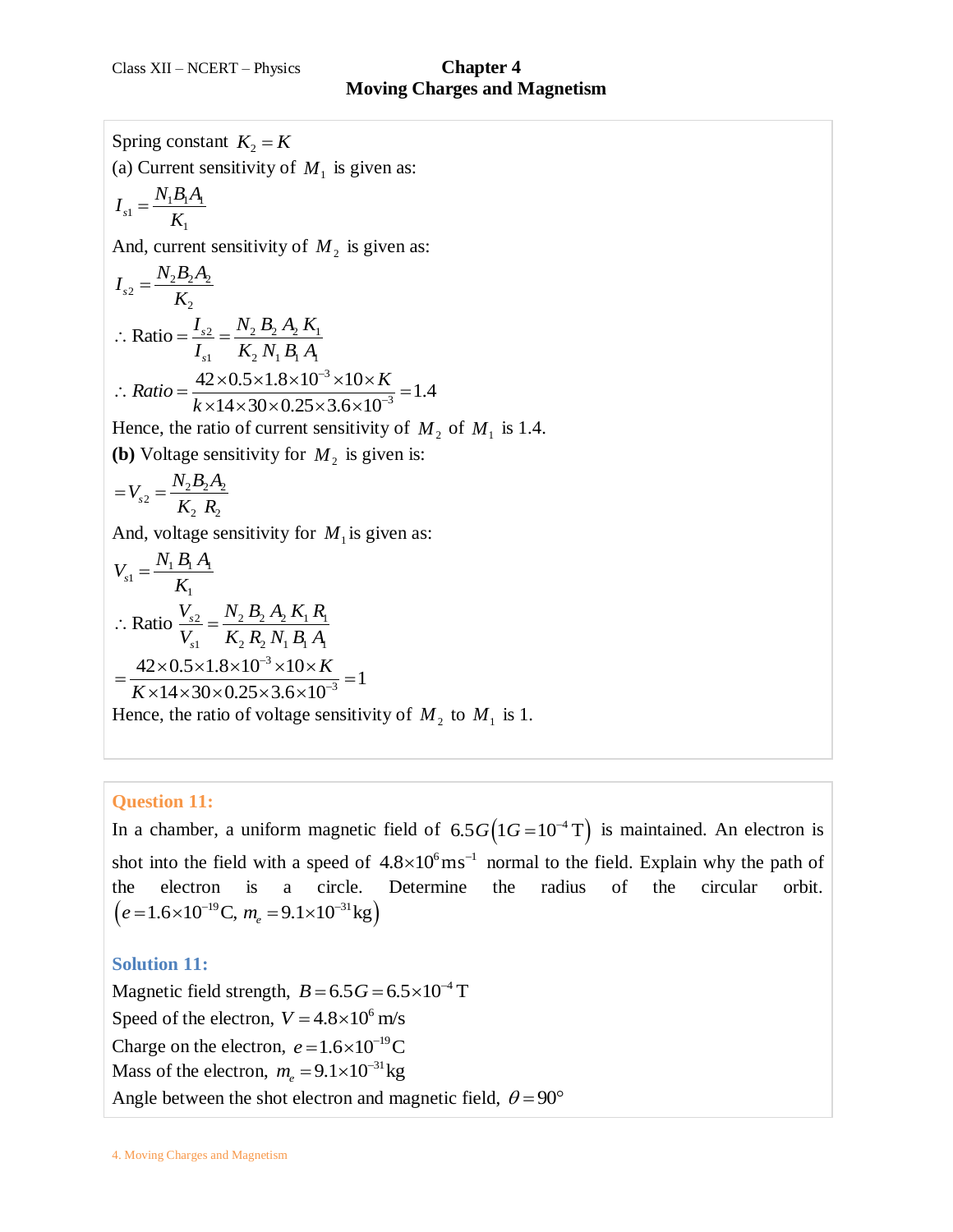Magnetic force exerted on the electron in the magnetic field is given as:  $F = evB\sin\theta$ This force provides centripetal force to the moving electron. Hence, the electron starts moving in a circular path of radius *r* . Hence, centripetal force exerted on the electron, 2  $F_c = \frac{mv}{m}$ *r*  $=$ In equilibrium, the centripetal force exerted on the electron is equal to the magnetic force i.e.,  $F_c = F$  $\frac{mv^2}{2} = evB\sin\theta$ *r*  $= evB\sin\theta$ sin  $r = \frac{mv}{\sqrt{v^2 + 4\mu^2}}$  $Be\sin\theta$  $=$  $31 \times 4.8 \times 10^6$  $\frac{9.1 \times 10^{-31} \times 4.8 \times 10}{10^{-4} \times 1.6 \times 10^{-19} \times 9}$  $\frac{9.1 \times 10^{-31} \times 4.8 \times 10^6}{6.5 \times 10^{-4} \times 1.6 \times 10^{-19} \times \sin 90}$  $\frac{4}{-4}$  × 1.6 × 1.0<sup>-19</sup>  $\frac{9.1 \times 10^{-31} \times 4.8 \times 10^6}{6.5 \times 10^{-4} \times 1.6 \times 10^{-19} \times \sin 90^{\circ}}$  $=4.2\times10^{2}$  m  $=4.2$ cm

Hence, the radius of the circular orbit of the electron is 4.2 cm.

## **Question 12:**

In Exercise 4.11 obtain the frequency of revolution of the electron in its circular orbit. Does the answer depend on the speed of the electron? Explain.

#### **Solution 12:**

Magnetic field strength,  $B = 6.5 \times 10^{-4}$ T

Charge of the electron,  $e = 1.6 \times 10^{-19}$ C

Mass of the electron,  $m_e = 9.1 \times 10^{-31}$  kg

Velocity of the electron,  $v = 4.8 \times 10^6$  m/s

Radius of the orbit,  $r = 4.2 \text{ cm} = 0.042 \text{ m}$ 

Frequency of revolution of the electron  $= v$ 

Angular frequency of the electron  $\omega = 2\pi\theta$ 

Velocity of the electron is related to the angular frequency as:

$$
v = r\omega
$$

In the circular orbit, the magnetic force on the electron provides the centripetal force. Hence, we can write:

$$
evB = \frac{mv^2}{r}
$$

$$
eB = \frac{m}{r}(r\omega) = \frac{m}{r}(r2\pi v)
$$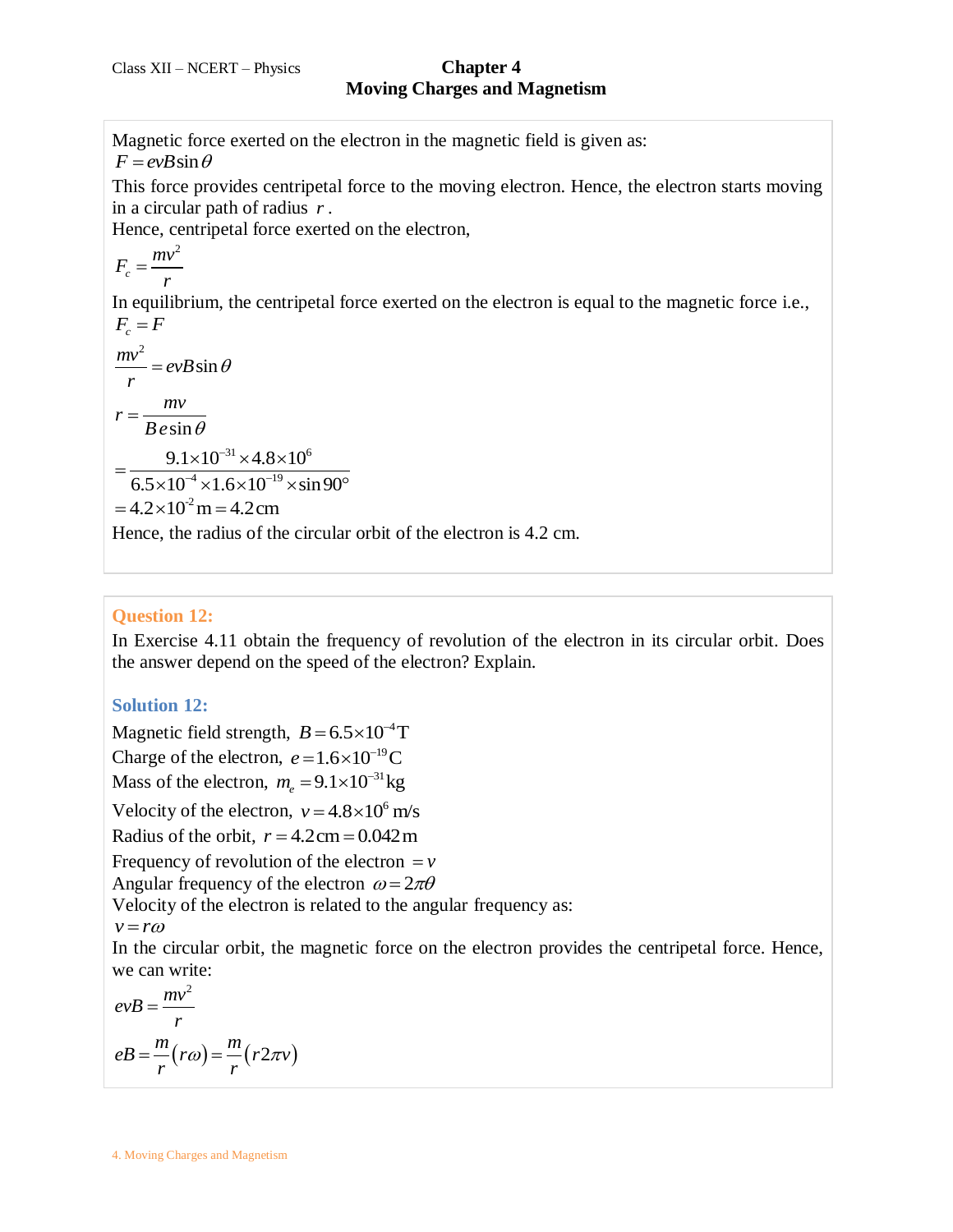$v = \frac{Be}{2}$  $=$ 

2 *m*

This expression for frequency is independent of the speed of the electron. On substituting the known values in this expression, we get the frequency as:

 $6.5 \times 10^{-4} \times 1.6 \times 10^{-19}$  $\frac{2 \times 3.14 \times 9.1 \times 10^{-31}}{2 \times 3.14 \times 9.1 \times 10^{-31}}$  $V =$ 

 $= 18.2 \times 10^6$  Hz

# $\approx$  18 MHz

Hence, the frequency of the electron is around 18 MHz and is independent of the speed of the electron.

# **Question 13:**

- (a) A circular coil of 30 turns and radius 8.0 cm carrying a current of 6.0 A is suspended vertically in a uniform horizontal magnetic field of magnitude 1.0 T. The field lines make an angle of 60° with the normal of the coil. Calculate the magnitude of the counter torque that must be applied to prevent the coil from turning.
- (b) Would your answer change, if the circular coil in (a) were replaced by a planar coil of some irregular shape that encloses the same area? (All other particulars are also unaltered).

# **Solution 13:**

(a) Number of turns on the circular coil,  $n = 30$ Radius of the coil,  $r = 8.0 cm = 0.08 m$ Radius of the coil,  $r = 8.0 cm = 0.08 m$ <br>Area of the coil  $= \pi r^2 = \pi (0.08)^2 = 0.0201 m^2$ 

Current flowing in the coil,  $I = 6.0$ A

Magnetic field strength,  $B = 1 T$ 

Angle between the field lines and normal with the coil surface,

$$
\theta = 60^{\circ}
$$

The coil experience a torque in the magnetic field. Hence, it turns. The counter torque applied to prevent the coil from turning is given by the relation,<br>  $\tau = n IBA \sin \theta$  ......(*i*)

 $\tau = n IBA \sin \theta$  ......(*i*)<br>= 30×6×1×0.0201×sin60°<br>= 3.133Nm

**(b)** It can be inferred from relation (i) that the magnitude of the applied torque is not dependent on the shape of the coil. It depends on the area of the coil. Hence, the answer would not change if the circular coil in the above case is replaced by a planar coil of some irregular shape that encloses the same area.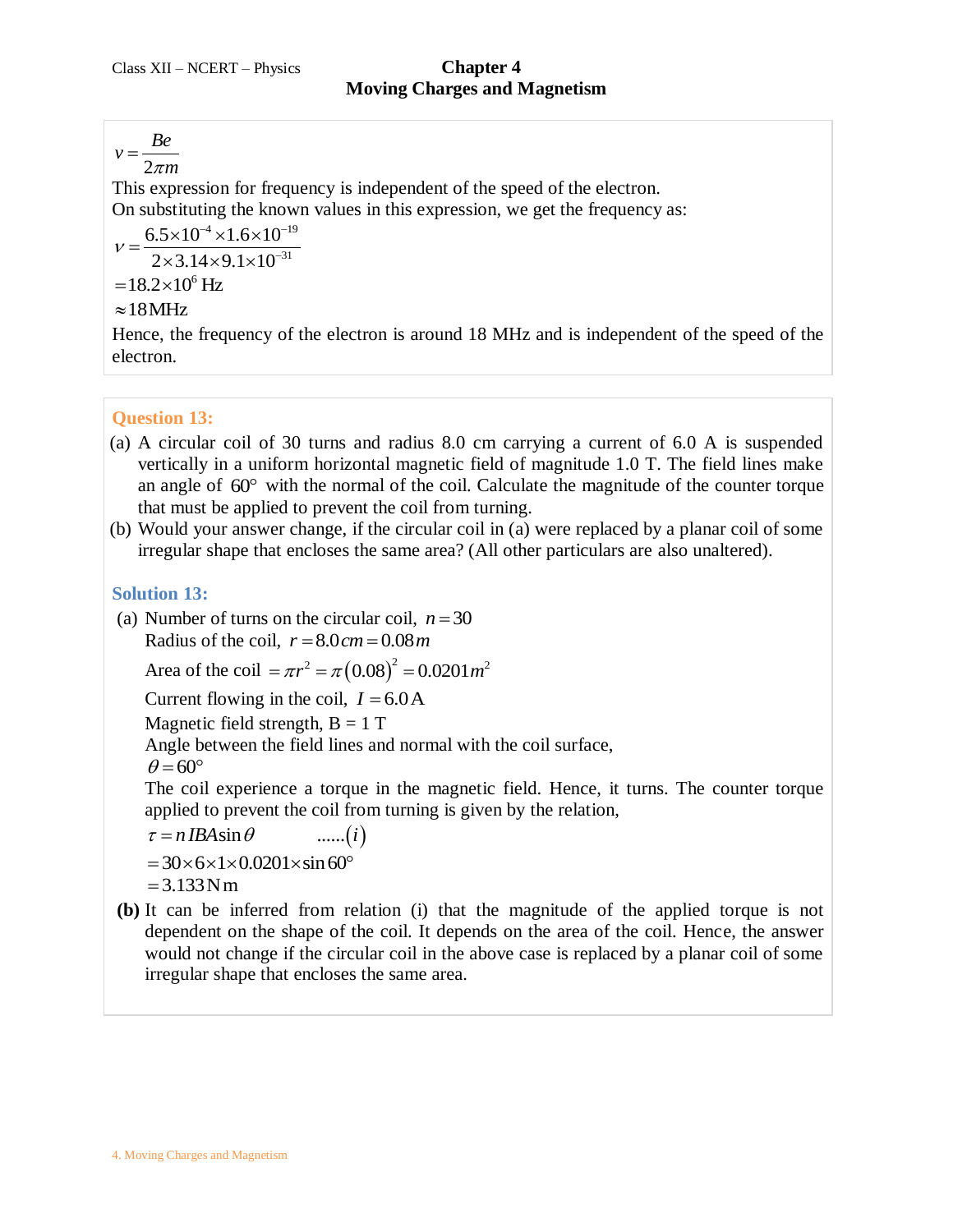# **Moving Charges and Magnetism**

#### **Additional Exercises**

### **Question 14:**

Two concentric circular coils X and Y radii 16 cm and 10 cm, respectively, lie in the same vertical plane containing the north to south direction. Coil X has 20 turns and carries a current of 16 A; coil Y has 25 turns and carries a current of 18 A. The sense of the current in X is anticlockwise, and clockwise in Y, for an observer looking at the coils facing west. Give the magnitude and direction of the net magnetic field due to the coils at their centre.

#### **Solution 14:**

Radius of coil X,  $r_1 = 16$  cm = 0.16 m Radius of coil Y,  $r_2 = 10$  cm = 0.1m Number of turns of on coil X,  $n_1 = 20$ Number of turns of on coil Y,  $n_2 = 25$ Current in coil X,  $I_1 = 16A$ Current in coil Y,  $I_2 = 18A$ Magnetic field due to coil  $X$  at their centre is given by the relation,

 $B_1 = \frac{\mu_0 n_1}{2r_1}$  $B_1 = \frac{\mu_0 n_1 I}{2}$ *r*  $=\frac{\mu_{0}}{2}$ Where,  $\mu_0$  = Permeability of free space =  $4\pi \times 10^{-4}$ TmA<sup>-1</sup> 7  $B_1 = \frac{4\pi \times 10^{-7} \times 20 \times 16}{2 \times 0.16}$  $B_1 = \frac{4\pi \times 10^{-7} \times 20 \times 16}{2 \times 0.16}$  $=4\pi\times10^{-4}$  T (towards East) Magnetic field due to coil Y at their centre is given by the relation,  $S_2 = \frac{\mu_0 n_2 r_2}{2r_2}$  $B_2 = \frac{\mu_0 n_2 I}{2}$ *r*  $=\frac{\mu_{0}}{2}$  $4\pi \times 10^{-7} \times 25 \times 18$  $\overline{2 \times 0.10}$  $=\frac{4\pi\times10^{-7}\times25\times18}{2\times10^{-7}}$  $\times$  $= 9\pi \times 10^{-4}$ T (towards West) Hence, net magnetic field can be obtained as:  $B = B_2 - B_1$  $= 9\pi \times 10^{-4} - 4\pi \times 10^{-4}$  $= 5\pi \times 10^{-4}$  T  $= 1.57 \times 10^{-3}$  T (towards West)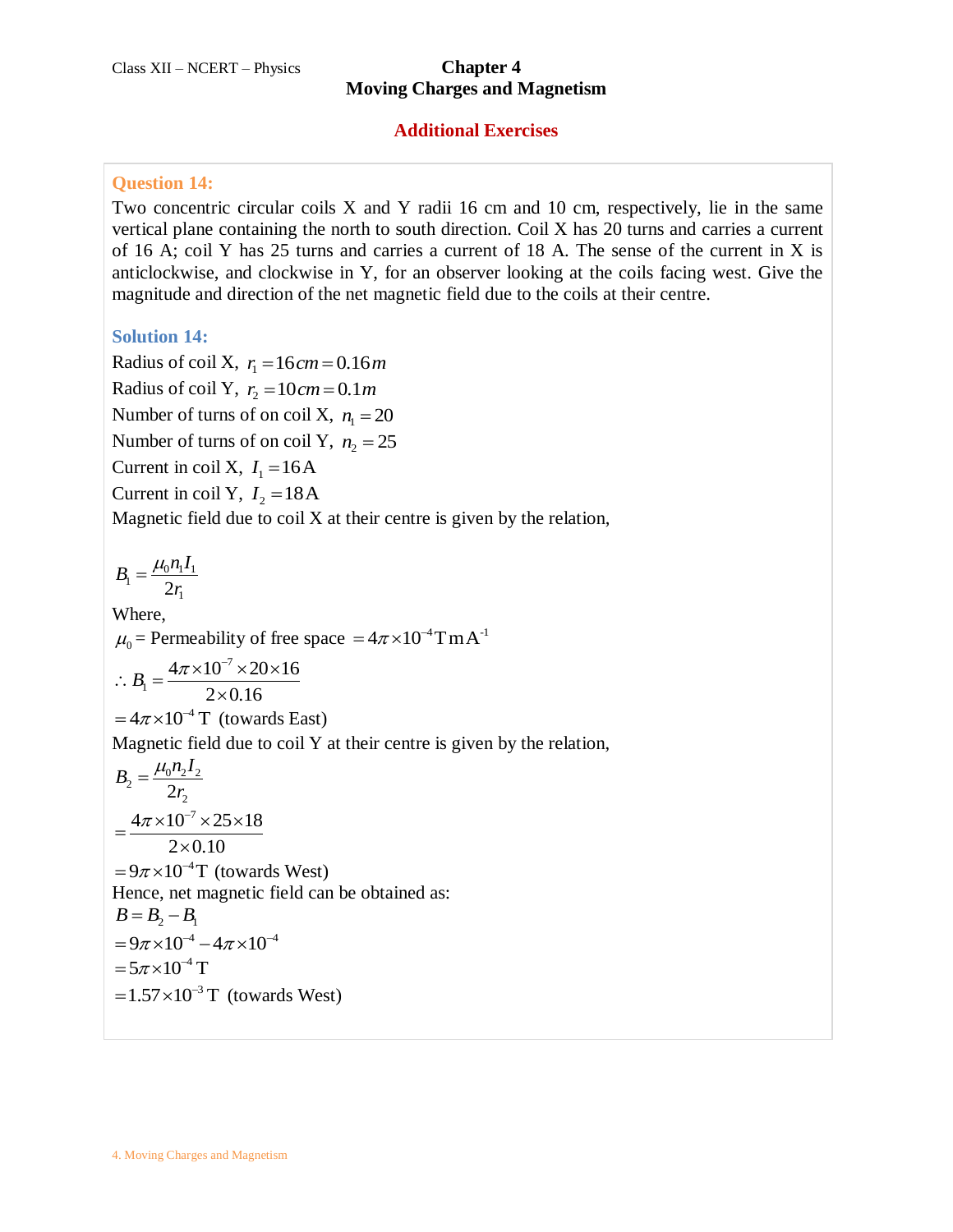## **Question 15:**

A magnetic field of 100 G  $(1G = 10^{-4} T)$  is required which is uniform in a region of linear dimension about 10 cm and area of cross-section about  $10^{-3} m^2$ . The maximum current carrying capacity of a given coil of wire is 15 A and the number of turns per unit length that can be wound a core is at most 1000 turns  $m^{-1}$ . Suggest some appropriate design particulars to a solenoid for the required purpose. Assume the core is not ferromagnetic.

# **Solution 15:**

Magnetic field strength,  $B = 100G = 100 \times 10^{-4}$  T Number of turns per unit length,  $n = 1000$  turns m<sup>-1</sup> Current flowing in the coil,  $I = 15A$ Permeability of free space,  $\mu_0 = 4\pi \times 10^{-7}$ TmA<sup>-1</sup> Magnetic field is given the relation,  $B = \mu_0 nI$ 0  $nI = \frac{B}{A}$  $\mu_{\scriptscriptstyle (}$  $\therefore$  nI = 4  $\frac{100\times10^{-4}}{4\pi\times10^{-7}}$  = 7957.74  $\frac{1}{4\pi \times 10}$ -- $=\frac{100\times10^{-4}}{4\times10^{-7}}=79$  $\times$  $\approx 8000$  A/m

If the length of the coil is taken as 50 cm, radius 4 cm, number of turns 400, and current 10 A, then these values are not unique for the given purpose. There is always a Possibility of some adjustments with limits.

# **Question 16:**

For a circular coil of radius R and N turns carrying current I, the magnitude of the magnetic field at a point on its axis at a distance x form its centre is given by,

$$
B = \frac{\mu_0 I R^2 N}{2 (x^2 + R^2)^{3/2}}
$$

(a) Show that this reduces to the familiar result for field at the centre of the coil.

(b) Consider two parallel co-axial circular coils of equal radius R, and number of turns N, carrying equal currents in the same direction, and separated by a distance R. Show that the field on the axis around the mid-point between the coils is uniform over a distance that is small as compared to R, and is given by,

$$
B = 0.72 \frac{\mu_0 NI}{R}
$$
, approximately,

[Such an arrangement to produce a nearly uniform magnetic field over a small region is known as Helmholtz coils.]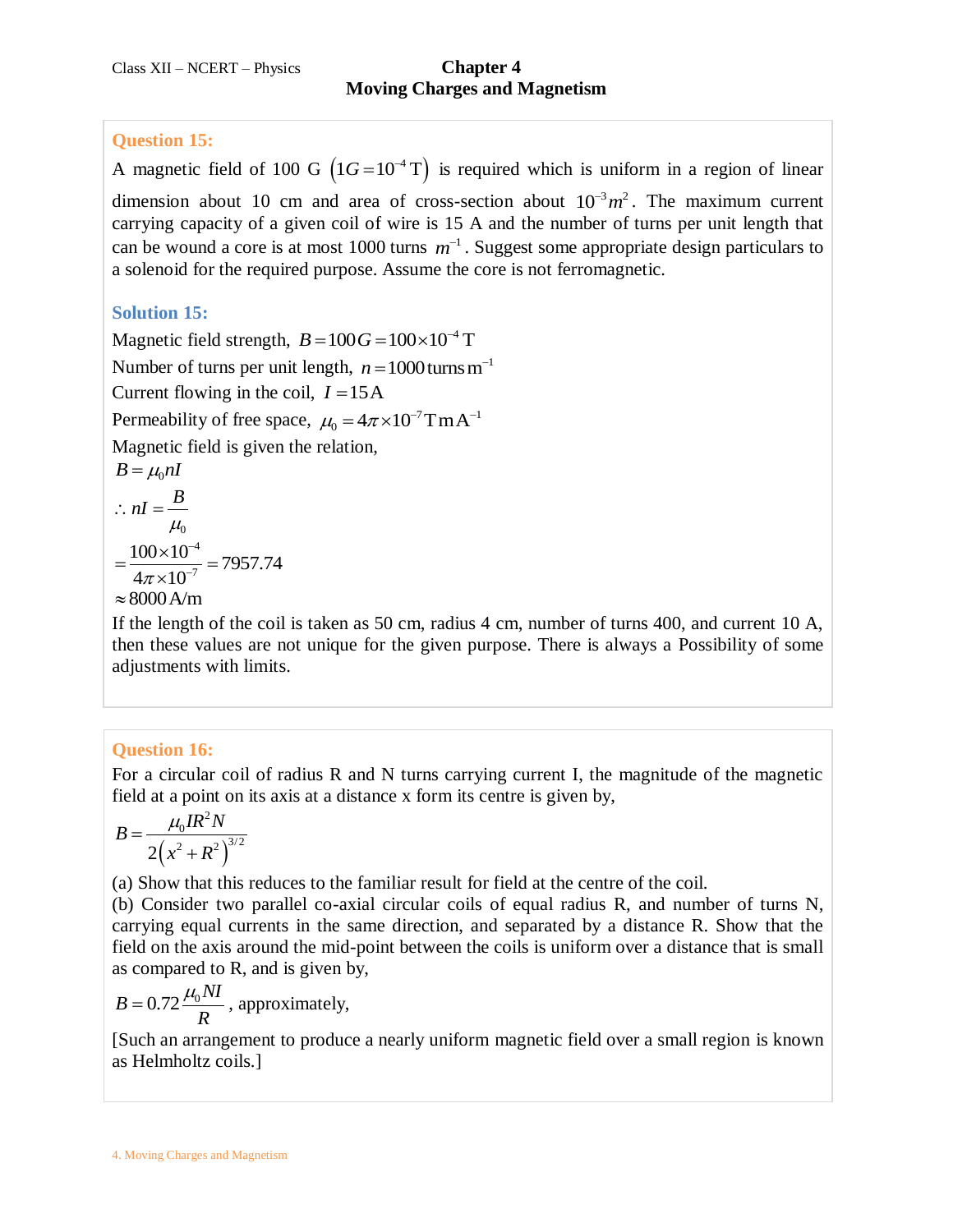### **Solution 16:**

Radius of circular  $\text{coil} = \text{R}$ Number of turns on the  $\text{coil} = N$ Current in the  $\text{coil} = I$ 

Magnetic field at a point on its axis at distance x is given by the relation,

$$
B = \frac{\mu_0 I R^2 N}{2\left(x^2 + R^2\right)^{3/2}}
$$

Where,

 $\mu_0$  = Permeability of free space

(a) If the magnetic field at the centre of the coil is considered, then  $x = 0$ .

$$
\therefore B = \frac{\mu_0 I R^2 N}{2R^3} = \frac{\mu_0 I N}{2R}
$$

This is the familiar result for magnetic field at the centre of the coil.

**(b)** Radii of two parallel co-axial circular coils  $=$  R

Number of turns on each coil =  $N$ 

Current in both coils  $=$  I

Distance between both the coils  $= R$ 

Let us consider point Q at distance d from the centre.

Then, one coil is at a distance of 2  $\frac{R}{2}$  + *d* from point Q.

 $\therefore$  Magnetic field at point Q is given as:

$$
B_1 = \frac{\mu_0 NIR^2}{2\left[\left(\frac{R}{2} + d\right)^2 + R^2\right]^{3/2}}
$$

Also, the other coil is at a distance of 2  $\frac{R}{2}$  – *d* from point Q.

: Magnetic field due to this coil is given as:

$$
B_2 = \frac{\mu_0 NIR^2}{2\left[\left(\frac{R}{2} - d\right)^2 + R^2\right]^{3/2}}
$$

Total magnetic field,

Total magnetic field,  
\n
$$
B = B_1 + B_2
$$
\n
$$
= \frac{\mu_0 I R^2}{2} \left[ \left\{ \left( \frac{R}{2} - d \right)^2 + R^2 \right\}^{-3/2} + \left[ \left\{ \left( \frac{R}{2} + d \right)^2 + R^2 \right\}^{-3/2} \right] \times N \right]
$$
\n
$$
= \frac{\mu_0 I R^2}{2} \left[ \left( \frac{5R^2}{4} + d^2 - Rd \right)^{-3/2} + \left( \frac{5R^2}{4} + d^2 + Rd \right)^{-3/2} \right] \times N
$$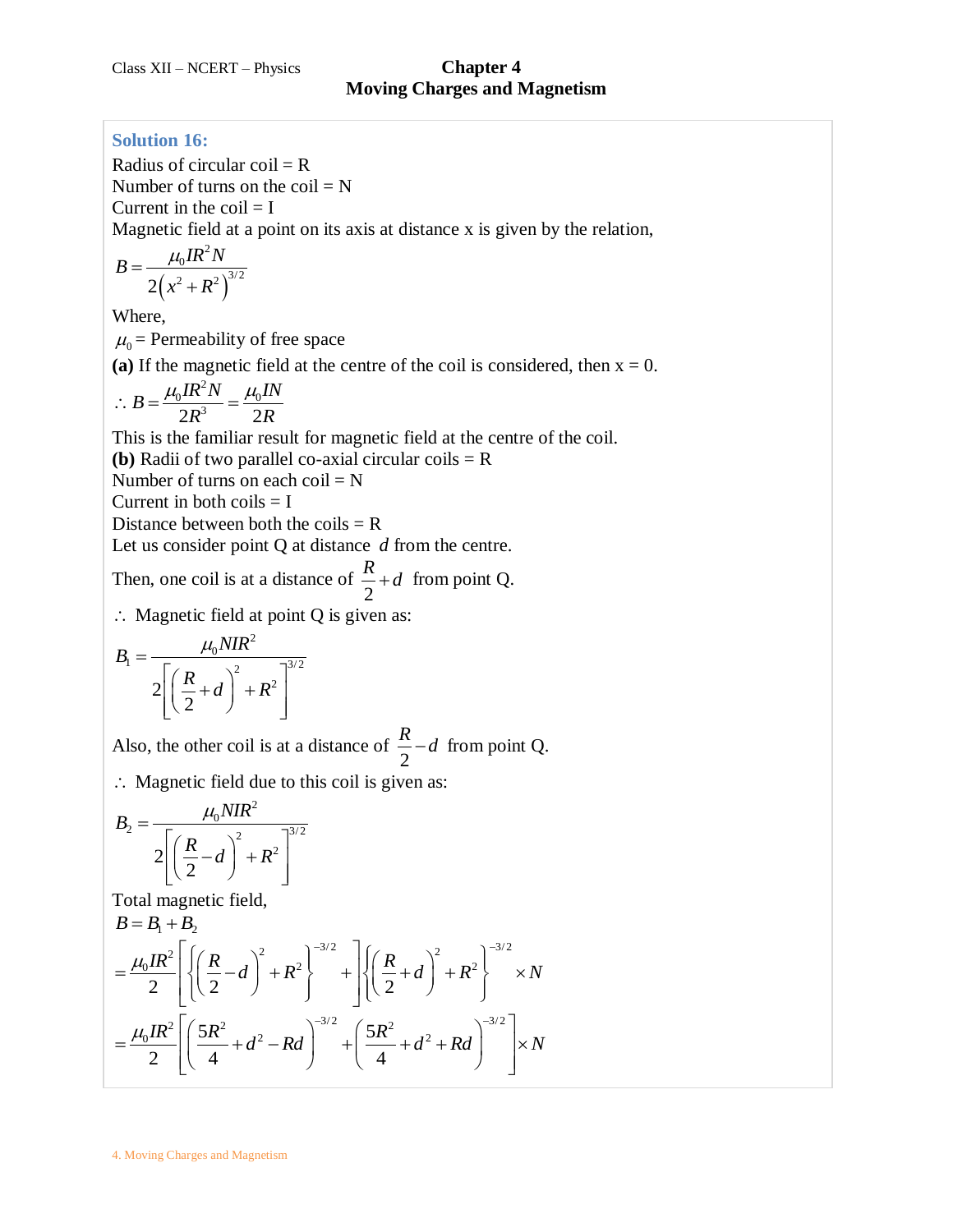**Moving Charges and Magnetism**

Moving Chargest and Magnetism

\n
$$
= \frac{\mu_0 I R^2}{2} \times \left(\frac{5R^2}{4}\right)^{-3/2} \left[ \left(1 + \frac{4}{5} \frac{d^2}{R^2} - \frac{4}{5} \frac{d}{R}\right)^{-3/2} + \left(1 + \frac{4}{5} \frac{d^2}{R^2} + \frac{4}{5} \frac{d}{R}\right)^{-3/2} \right] \times N
$$
\nFor  $d \ll R$ , neglecting the factor  $\frac{d^2}{R^2}$ , we get:

\n
$$
\approx \frac{\mu_0 I R^2}{2} \times \left(\frac{5R^2}{4}\right)^{-3/2} \times \left[ \left(1 - \frac{4d}{5R}\right)^{-3/2} + \left(1 + \frac{4d}{5R}\right)^{-3/2} \right] \times N
$$
\n
$$
\approx \frac{\mu_0 I R^2 N}{2R^3} \times \left(\frac{4}{5}\right)^{3/2} \left[1 - \frac{6d}{5R} + 1 + \frac{6d}{5R}\right]
$$
\n
$$
B = \left(\frac{4}{5}\right)^{3/2} \frac{\mu_0 I N}{R} = 0.72 \left(\frac{\mu_0 I N}{R}\right)
$$

Hence, it is proved that the field on the axis around the mid-point between the coils is uniform.

#### **Question 17:**

A toroid has a core (non-ferromagnetic) of inner radius 25 cm and outer radius 26 cm, around which 3500 turns of a wire are wound. If the current in the wire is 11 A, what is the magnetic field (a) outside the toroid (b) inside the core of the toroid, and (c) in the empty space surrounded by the toroid.

#### **Solution 17:**

Inner radius of the toroid,  $r_1 = 25$  cm = 0.25 m Outer radius of the toroid,  $r_2 = 26$  cm = 0.26 m Number of turns on the coil,  $N = 3500$ Current in the coil,  $I = 11A$ 

**(a)** Magnetic field outside a toroid is zero. It is non-zero only inside the core of a toroid.

**(b)** Magnetic field inside the core of a toroid is given by the relation,  $B = \frac{\mu_0 NI}{I}$ *l*  $=\frac{\mu_{0}}{2}$ 

#### Where,

 $\mu_0$  = Permeability of free space =  $4\pi \times 10^{-7}$ TmA<sup>-1</sup>  $l =$  length of toroid  $2\pi \frac{11 + 12}{2}$ 2  $=2\pi\left[\frac{r_1+r_2}{2}\right]$  $= \pi (0.25 + 0.26)$  $= 0.51 \pi$  $4\pi \times 10^{-7} \times 3500 \times 11$  $B=\frac{4\pi}{4}$  $\therefore B = \frac{4\pi \times 10^{-7} \times 3500 \times 11}{0.51}$ 

π

$$
0.51
$$
  

$$
\approx 3.0 \times 10^{-2} \text{T}
$$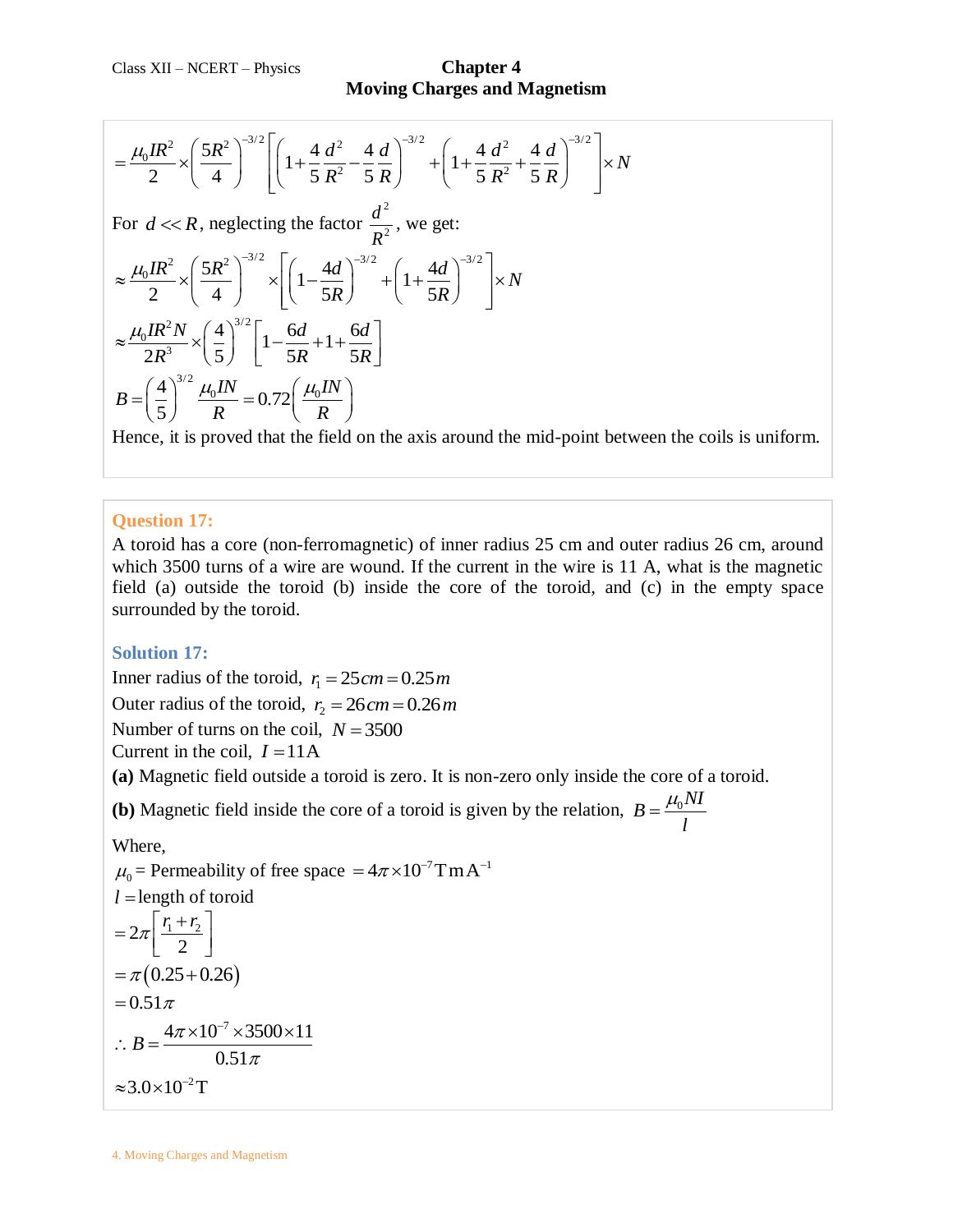**(c)** Magnetic field in the empty space surrounded by the toroid is zero.

### **Question 18:**

Answer the following questions:

- **(a)** A magnetic field that varies in magnitude from point to point but has a constant direction (east to west) is set up in a chamber. A charged particle enters the chamber and travels undeflected along a straight path with constant speed. What can you say about the initial velocity of the particle?
- **(b)** A charged particle enters an environment of a strong and non-uniform magnetic field varying from point to point both in magnitude and direction, and comes out of it following a complicated trajectory. Would its final speed equal the initial speed if it suffered no collisions with the environment?
- **(c)** An electron travelling west to east enters a chamber having a uniform electrostatic field in north to south direction. Specify the direction in which a uniform magnetic field should be set up to prevent the electron from deflecting from its straight line path.

### **Solution 18:**

- **(a)** The initial velocity of the particle is either parallel or anti-parallel to the magnetic field. Hence, it travels along a straight path without suffering any deflection in the field.
- **(b)** Yes, the final speed of the charged particle will be equal to its initial speed. This is because magnetic force can change direction of velocity, but not its magnitude.
- **(c)** An electron travelling from West to East enters a chamber having a uniform electrostatic field in the North-South direction. This moving electron can remain undeflected if the electric force acting on it is equal and opposite of magnetic field. Magnetic force is directed towards the South. According to Fleming's left hand rule, magnetic field should be applied in a vertically downward direction.

# **Question 19:**

An electron emitted by a heated cathode and accelerated through a potential difference of 2.0 kV, enters a region with uniform magnetic field of 0.15 T. Determine the trajectory of the electron if the field (a) is transverse to its initial velocity, (b) makes an angle of  $30^{\circ}$  with the initial velocity.

# **Solution 19:**

Magnetic field strength,  $B = 0.15$ T Charge on the electron,  $e = 1.6 \times 10^{-19}$ C Mass of the electron,  $m = 9.1 \times 10^{-31}$  kg Potential difference,  $V = 2.0$  kV =  $2 \times 10^3$  V Thus, kinetic energy of the electron  $= eV$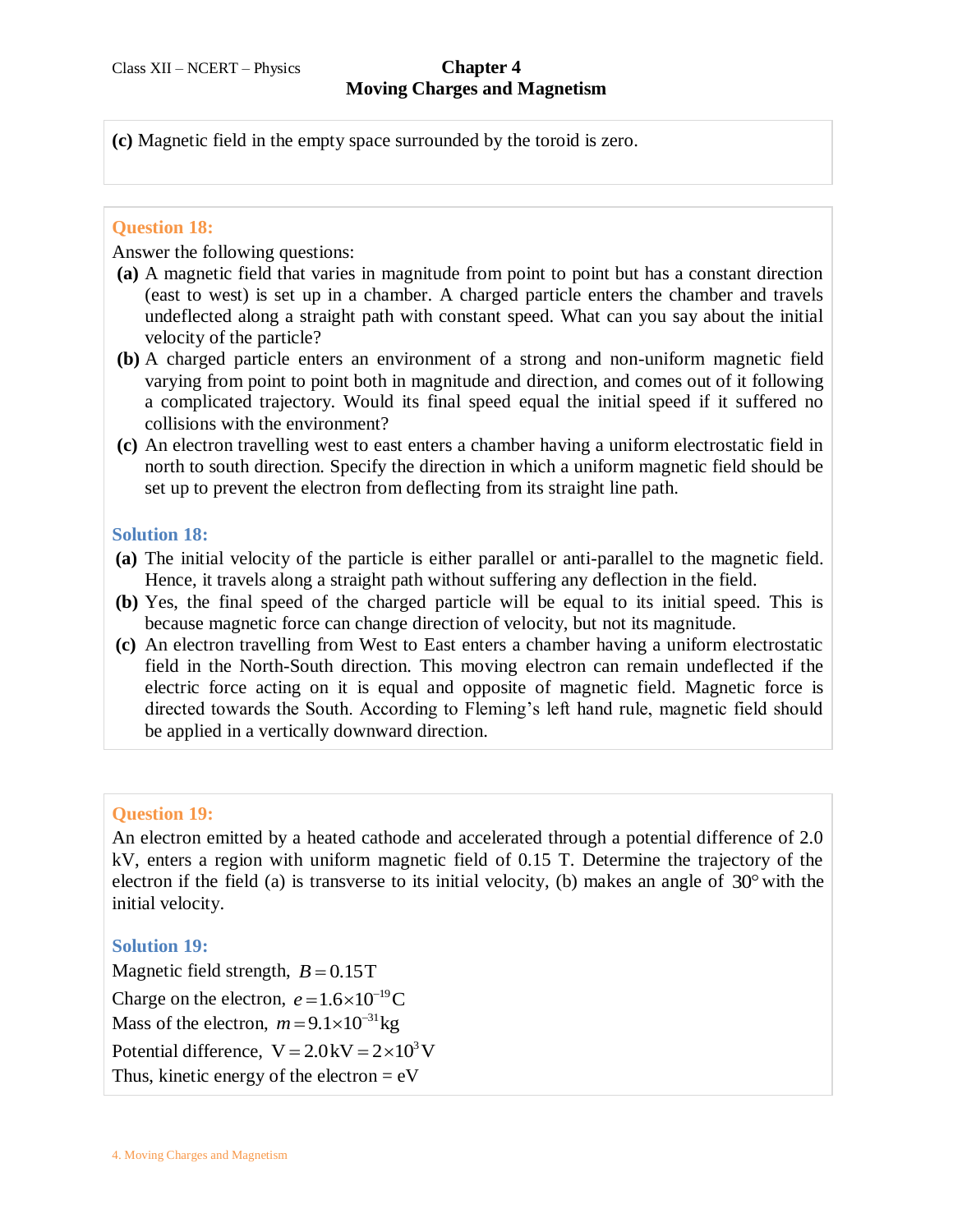$$
\Rightarrow eV = \frac{1}{2}mv^2
$$
  

$$
v = \sqrt{\frac{2eV}{m}}
$$
 ......(1)

Where,

 $v =$  Velocity of the electron

**(a)** Magnetic force on the electron provides the required centripetal force of the electron. Hence, the electron traces a circular path of radius *r* .

Magnetic force on the electron is given by the relation, *Bev*

$$
\Rightarrow eV = \frac{1}{2}mv^2
$$
  
\n $v = \sqrt{\frac{2eV}{m}}$  ......(1)  
\nWhere,  
\n $v = \text{Velocity of the electron}$   
\n(a) Magnetic force on the electron provides the req  
\nHence, the electron traces a circular path of radius *i*  
\nMagnetic force on the electron is given by the relati  
\nCentripetal force  $= \frac{mv^2}{r}$   
\n $\therefore Bev = \frac{mv^2}{r}$   
\n $r = \frac{mv}{Be}$  ......(2)  
\nFrom equations (1) and (2), we get  
\n $r = \frac{m}{Be} \left[\frac{2eV}{m}\right]^{1/2}$   
\n $= \frac{9.1 \times 10^{-31}}{0.15 \times 1.6 \times 10^{-19}} \times \left(\frac{2 \times 1.6 \times 10^{-19} \times 2 \times 10^3}{9.1 \times 10^{-31}}\right)^{1/2}$   
\n= 100.55×10<sup>-5</sup>  
\n= 1.01×10<sup>-3</sup>m  
\n= 1mm  
\nHence, the electron has a circular trajectory of radiu  
\n(b) When the field makes an angle  $\theta$  of 30° with in  
\n $v_1 = v \sin \theta$   
\nFrom equation (2), we can write the expression for r  
\n $r_1 = \frac{mv_1}{Be}$   
\n $= \frac{mv \sin \theta}{Be}$   
\n $= \frac{9.1 \times 10^{-31}}{Be}$   
\n $= \frac{9.1 \times 10^{-31}}{0.15 \times 1.6 \times 10^{-19}} \times \left[\frac{2 \times 1.6 \times 10^{-19} \times 2 \times 10^3}{9 \times 10^{-31}}\right]^{\frac{1}{2}} \times \sin 3$   
\n= 0.5 x10<sup>-3</sup>m  
\nHence, the electron has a helical trajectory of radiu  
\nthe magnetic field direction.  
\n4. Moving charges and Magnetism

Hence, the electron has a circular trajectory of radius 1.0 mm normal to the magnetic field. (b) When the field makes an angle  $\theta$  of 30° with initial velocity, the initial velocity will be,  $v_1 = v \sin \theta$ 

From equation (2), we can write the expression for new radius as:

$$
r_1 = \frac{mv_1}{Be}
$$
  
=  $\frac{mv \sin \theta}{Be}$   
=  $\frac{9.1 \times 10^{-31}}{0.15 \times 1.6 \times 10^{-19}} \times \left[ \frac{2 \times 1.6 \times 10^{-19} \times 2 \times 10^3}{9 \times 10^{-31}} \right]^{\frac{1}{2}} \times \sin 30^{\circ}$   
= 0.5×10<sup>-3</sup>m  
= 0.5 mm

Hence, the electron has a helical trajectory of radius 0.5 mm , with axis of the solenoid along the magnetic field direction.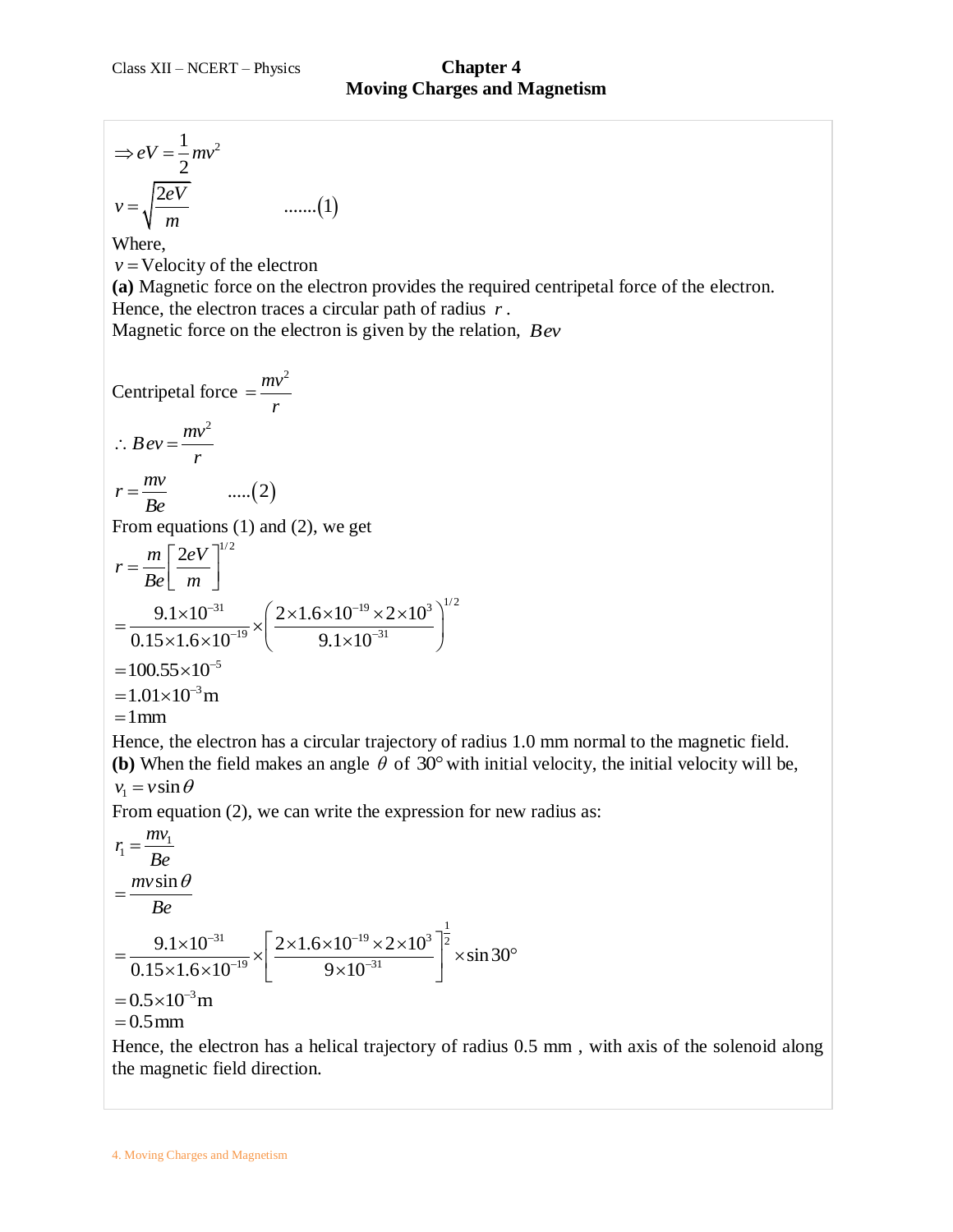## **Question 20:**

A magnetic field set up using Helmholtz coils (described in Exercise 4.16) is uniform in a small region and has a magnitude of 0.75 T. In the same region, a uniform electrostatic field is maintained in a direction normal to the common axis of the coils. A narrow beam of (single species) charged particles all accelerated through 15 kV enters this region in a direction perpendicular to both the axis of the coils and the electrostatic field. If the beam remains undeflected when the electrostatic field is  $9.0 \times 10^{-5}$ V m<sup>-1</sup>, make a simple guess as to what the beam contains. Why is the answer not unique?

#### **Solution 20:**

Magnetic field,  $B = 0.75$ T Accelerating voltage,  $V = 15kV = 15 \times 10^3$  V Electrostatic field,  $E = 9 \times 10^5$  V m<sup>-1</sup> Mass of the electron *m* Charge of the electron  $= e$ Velocity of the electron  $= v$ Kinetic energy of the electron  $= eV$ 

 $(1)$ 

$$
\Rightarrow \frac{1}{2}mv^2 = eV
$$

$$
\therefore \frac{e}{m} = \frac{v^2}{2V}
$$

Since the particle remains undeflected by electric and magnetic fields, we can infer that the electric field is balancing the magnetic field.  $\mathbf{F} = \mathbf{F} \mathbf{F} = \mathbf{F} \mathbf{F} \mathbf{F}$ 

$$
\therefore eE = eVB
$$
  

$$
v = \frac{E}{B} \qquad \qquad \dots \dots (2)
$$

Putting equation (2) in equation (1), we get

$$
\frac{e}{m} = \frac{1}{2} \frac{\left(\frac{E}{B}\right)^2}{V} = \frac{E^2}{2VB^2}
$$

$$
= \frac{\left(9.0 \times 10^5\right)^2}{2 \times 15000 \times \left(0.75\right)^2} = 4.8 \times 10^7 \text{ C/kg}
$$

This value of specific charge  $e/m$  is equal to the value of deuteron or deuterium ions. This is not a unique answer. Other possible answers are  $He^{++}$ ,  $Li^{+++}$ 

#### **Question 21:**

A straight horizontal conducting rod of length 0.45 m and mass 60 g is suspended by two vertical wires at its ends. A current of 5.0 A is set up in the rod through the wires.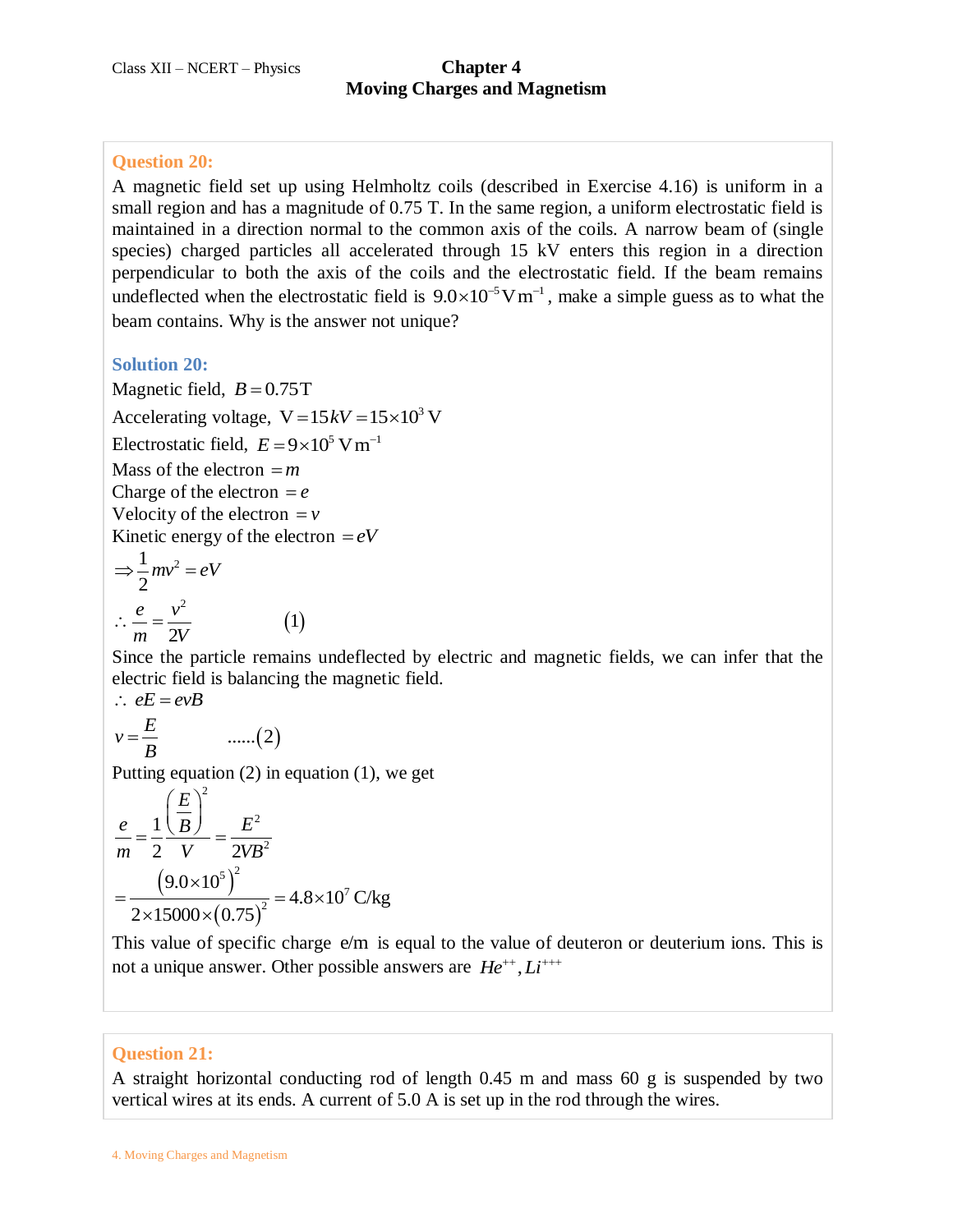**(a)** What magnetic field should be set up normal to the conductor in order that the tension in the wires is zero?

(b) What will be the total tension in the wires if the direction of current is reversed keeping the magnetic field same as before? (Ignore the mass of the wires.)  $g = 9.8 \text{ m s}^{-2}$ .

#### **Solution 21:**

Length of the rod,  $l = 0.45m$ 

Mass suspended by the wires,  $m = 60 g = 60 \times 10^{-3} kg$ 

Acceleration due to gravity,  $g = 9.8 \text{ m/s}^{-2}$ 

Current in the rod flowing through the wire,  $I = 5A$ 

(a) Magnetic field (B) is equal and opposite to the weight of the wire i.e.,

 $BII = mg$ 

$$
\therefore B = \frac{mg}{Il}
$$
  
=  $\frac{60 \times 10^{-3} \times 9.8}{5 \times 0.45} = 0.26$ T

A horizontal magnetic field of 0.26 T normal to the length of the conductor should be set up.

(b) When the direction of the current is reversed, BI*l* and mg will act downwards. So the effective tension in the wires is , (b) When the direction of the current is rev<br>effective tension in the wires is,<br> $T = 0.26 \times 5 \times 0.45 + (60 \times 10^{-3}) \times 9.8$ 

 $=1.176N$ 

# **Question 22:**

The wires which connect the battery of an automobile to its starting motor carry a current of 300 A (for a short time). What is the force per unit length between the wires if they are 70 cm long and 1.5 cm apart? Is the force attractive or repulsive?

# **Solution 22:**

Current in both wires,  $I = 300 \text{ A}$ 

Distance between the wires,  $r = 1.5$  cm  $= 0.015$  m

Length of the two wires,  $l = 70$  cm = 0.7 m

Force between the two wires is given by the relation,

$$
F = \frac{\mu_0 I^2}{2\pi r}
$$

Where,  $\mu_0$  = Permeability of free space =  $4\pi \times 10^{-7}$ TmA<sup>-1</sup>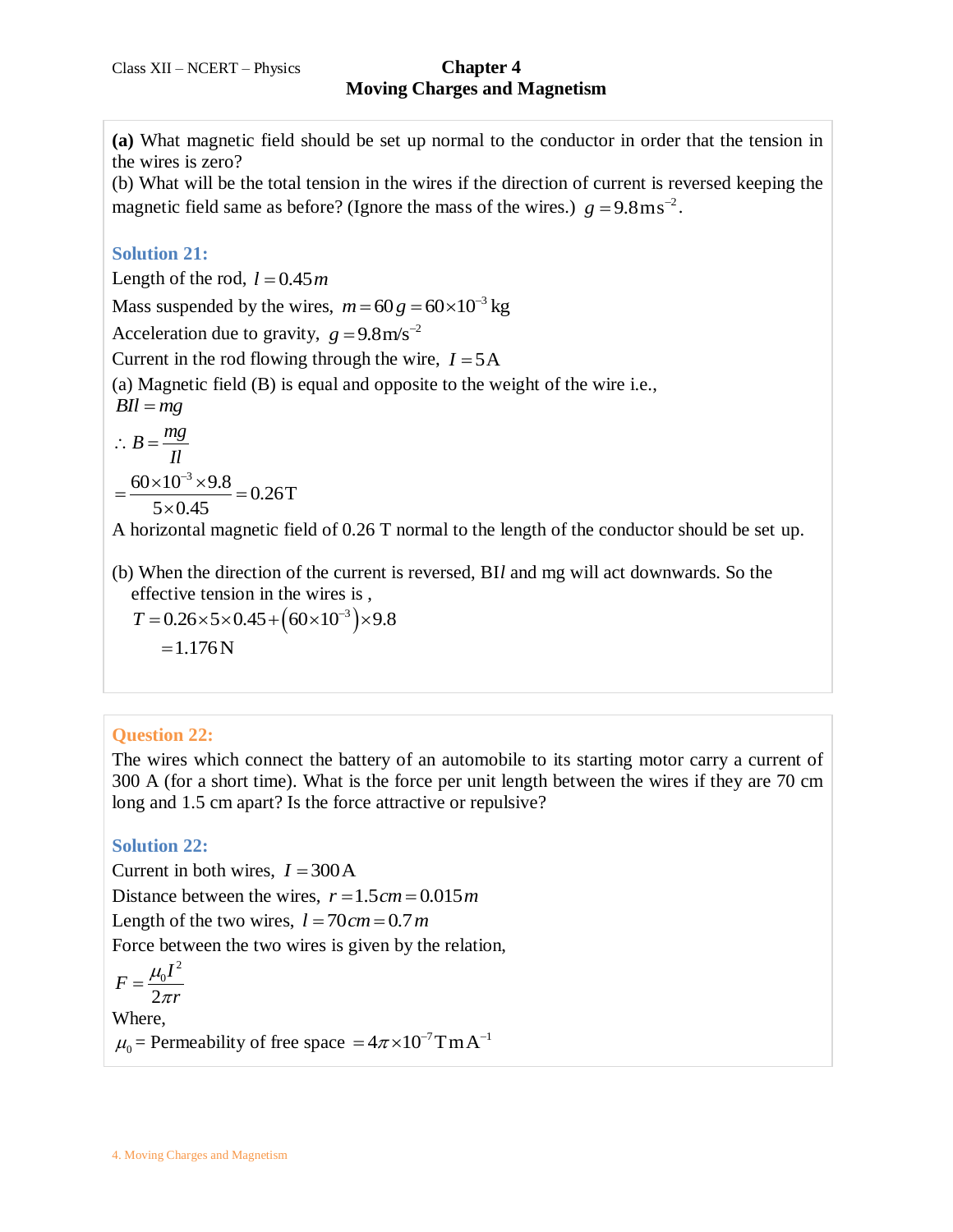$$
\therefore F = \frac{4\pi \times 10^{-7} \times (300)^2}{2\pi \times 0.015}
$$

#### $=1.2 N/m$

Since the direction of the current in the wires is opposite, a repulsive force exists between them.

#### **Question 23:**

∴  $F = \frac{4\pi \times 10^{-7} \times (300)^2}{2\pi \times 0.015}$ <br>= 1.2 N/m<br>Since the direction of the c<br>them.<br>Moviet the direction of the c<br>them.<br>Question 23:<br>A uniform magnetic field of<br>direction passes through this<br>wire if,<br>(a) The wire inte A uniform magnetic field of 1.5 T exists in a cylindrical region of radius 10.0 cm, its direction parallel to the axis along east to west. A wire carrying current of 7.0 A in the north to south direction passes through this region. What is the magnitude and direction of the force on the wire if,

**(a)** The wire intersects the axis,

**(b)** The wire is turned from N-S to northeast-northwest direction,

**(c)** The wire in the N-S direction is lowered from the axis by a distance of 6.0 cm?

### **Solution 23:**

Magnetic field strength,  $B = 1.5$  T

Radius of the cylindrical region,  $r = 10$  cm = 0.1m

Current in the wire passing through the cylindrical region,  $I = 7A$ 

**(a)** If the wire intersects the axis, then the length of the wire is the diameter of the cylindrical region.

Thus,  $I = 2r = 0.2m$ 

Angle between magnetic field and current,  $\theta = 90^{\circ}$ 

Magnetic force acting on the wire is given by the relation,

$$
F = B l l \sin \theta
$$

 $= 1.5 \times 7 \times 0.2 \times \sin 90^\circ$ 

$$
=2.1N
$$

Hence, a force of 2.1 N acts on the wire in a vertically downward direction.

**(b)** New length of the wire after turning it to the northeast-northwest direction can be given as:

$$
\overline{1}
$$

$$
l_1 = \frac{v}{\sin \theta}
$$

Angle between magnetic field and current,  $\theta = 45^{\circ}$ 

Force on the wire,

*l*

$$
F = B l l_1 \sin \theta
$$

 $=$ *BIl* 

$$
=1.5\times7\times0.2
$$

 $=2.1N$ 

Hence, a force of 2.1 N acts vertically downward on the wire. This is independent of angle  $\theta$  because  $l \sin \theta$  is fixed.

(c) The wire is lowered from the axis by distance,  $d = 6.0 \text{ cm}$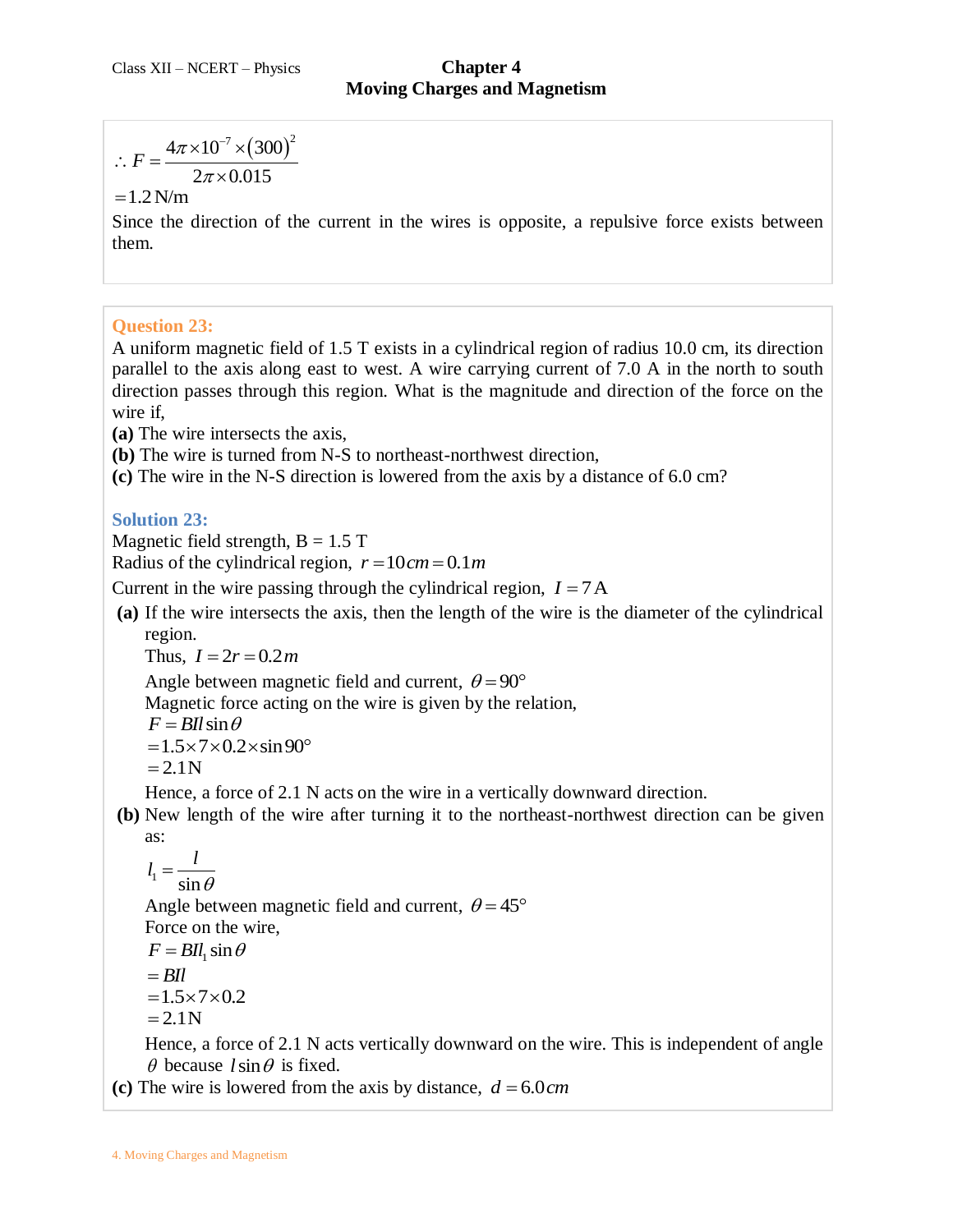Let  $l_2$  be the new length of the wire.  $2^{2} = 4(d+r)$  $\frac{2}{2}$  = 4 2  $\therefore \left(\frac{l_2}{2}\right)^2 = 4(d+r)$ <br>
= 4(10+6) = 4(16)<br>  $\therefore l_2 = 8 \times 2 = 16$  *cm* = 0.16*m* Magnetic force exerted on the wire,  $F_2 = BII_2$  $= 1.5 \times 7 \times 0.16$  $=1.68N$ Hence, a force of 1.68 N acts in a vertically downward direction on the wire.

# **Question 24:**

A uniform magnetic field of 3000 G is established along the positive z-direction. A rectangular loop of sides 10 cm and 5 cm carries a current of 12 A. What is the torque on the loop in the different cases shown in Figure? What is the force on each case? Which case corresponds to stable equilibrium?

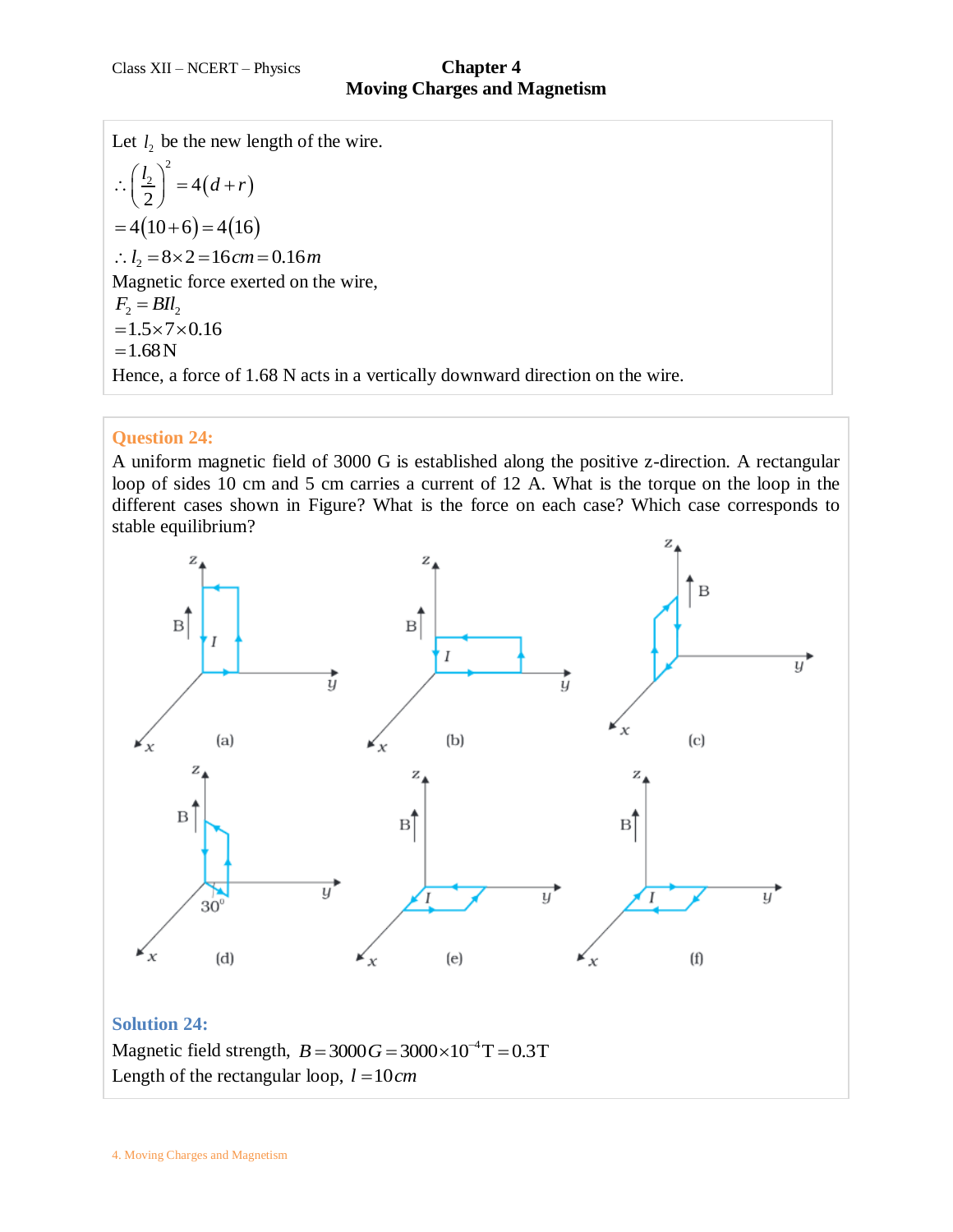Width of the rectangular loop,  $b = 5$ *cm* Area of the loop, Area of the loop,<br> $A = l \times b = 10 \times 5 cm^2 = 50 \times 10^{-4} m^2$ Current in the loop,  $I = 12A$ Now, taking the anti-clockwise direction of the current as positive and vice-versa: (a) Torque,  $\vec{\tau} = I \vec{A} \times \vec{B}$ From the given figure, it can be observed that A is normal to the  $y-z$  plane and B is directed along the  $z - axis$ . directed along the  $z$  – axis.<br>  $\therefore \tau = 12 \times (50 \times 10^{-4}) \hat{i} \times 0.3 \hat{k}$  $=-1.8\times10^{-2}\hat{j}$  Nm The torque is  $1.8 \times 10^{-2}$  Nm along the negative y-direction. The force on the loop is zero because the external magnetic field is uniform. (b) This case is similar to case (a). Hence, the answer is the same as (a). (c) Torque  $\tau = I \vec{A} \times \vec{B}$ From the given figure, it can be observed that A is normal to the  $x-z$  plane and B is directed along the  $z - axis$ . along the  $z$ -axis.<br>  $\therefore \tau = -12 \times (50 \times 10^{-4}) \hat{j} \times 0.3 \hat{k}$  $=-1.8\times10^{-2}\hat{i}$  Nm The torque is  $1.8 \times 10^{-2}$  Nm along the negative x direction and the force is zero. (d) Magnitude of torque is given as:  $|\tau| = IAB$  $=12\times50\times10^{-4}\times0.3$  $= 1.8 \times 10^{-2}$  Nm Torque is  $1.8 \times 10^{-2}$  Nm at an angle of  $240^{\circ}$  with positive x direction. The force is zero. (e) Torque  $\tau = I \vec{A} \times \vec{B}$ Torque  $\tau = I\vec{A} \times \vec{B}$ <br>=  $(50 \times 10^{-4} \times 12)\hat{k} \times 0.3\hat{k}$  $=0$ Hence, the torque is zero. The force is also zero. (f) Torque  $\tau = I \vec{A} \times \vec{B}$ Torque  $\tau = I \vec{A} \times \vec{B}$ <br>=  $(50 \times 10^{-4} \times 12) \hat{k} \times 0.3 \hat{k}$  $= 0$ Hence, the torque is zero. The force is also zero. In case (e), the direction of  $\overrightarrow{IA}$  and  $\overrightarrow{B}$  is the same and the angle between them is zero. If displaced, they come back to an equilibrium. Hence, the equilibrium is stable. Whereas, in case (f), the direction of  $I\overrightarrow{A}$  and  $\overrightarrow{B}$  is opposite. The angle between them is 180°. If disturbed, it does not come back to its original position. Hence, its equilibrium is unstable.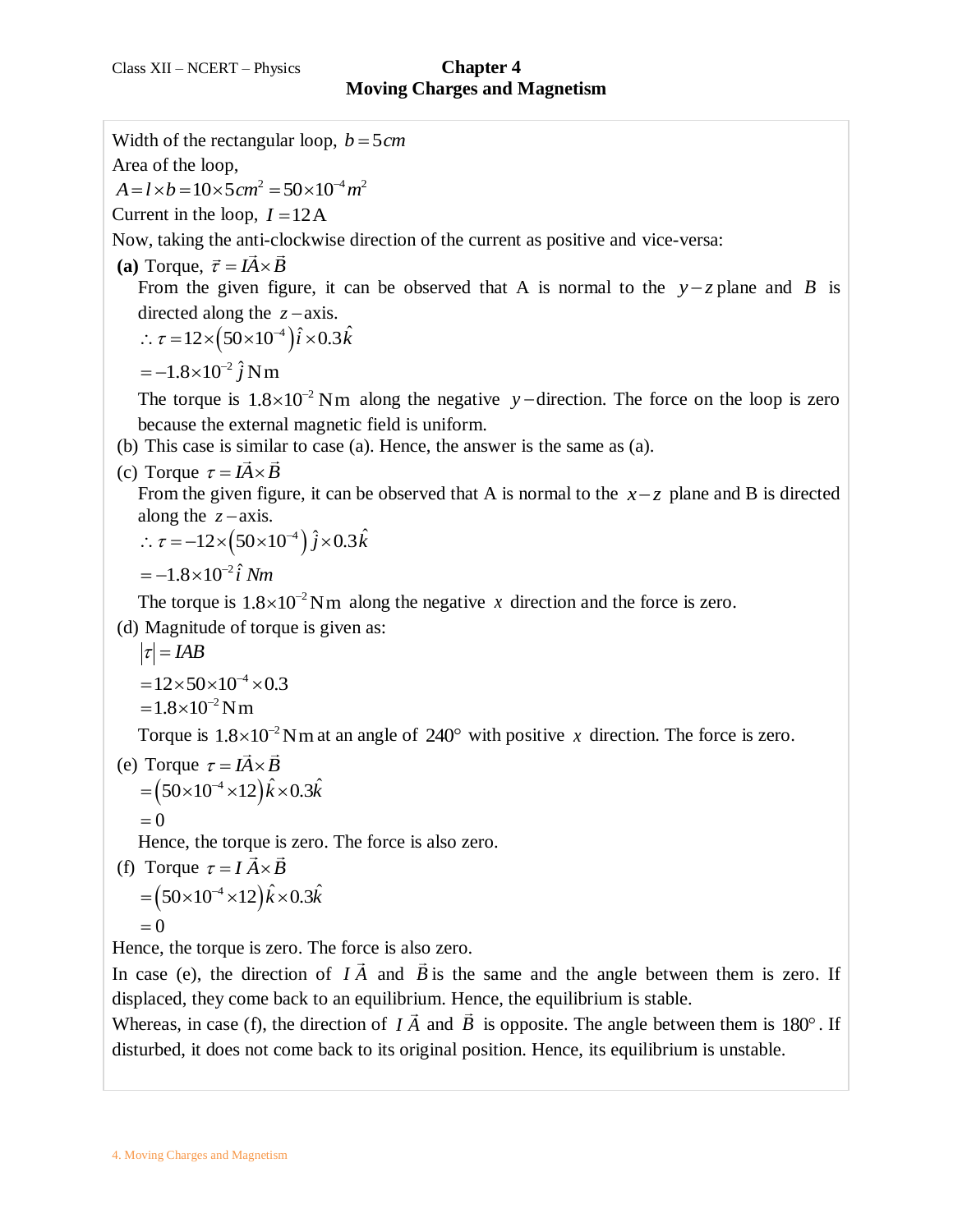# **Moving Charges and Magnetism**

#### **Question 25:**

A circular coil of 20 turns and radius 10 cm is placed in a uniform magnetic field of 0.10 T normal to the plane of the coil. If the current in the coil is 5.0 A, what is the

(a) total torque on the coil,

(b) total force on the coil,

(c) average force on each electron in the coil due to the magnetic field?

(The coil is made of copper wire of cross-sectional area  $10^{-5} m^2$ , and the free electron density in copper is given to be about  $10^{29} m^{-3}$ ).

### **Solution 25:**

Number of turns on the circular coil,  $n = 20$ 

Radius of the coil,  $r = 10 cm = 0.1 m$ 

Magnetic field strength,  $B = 0.10$ T

Current in the coil,  $I = 5.0$  A

(a) The total torque on the coil is zero because angle between force and the normal to the loop, is zero. So  $\tau = NIBA \sin \theta$  is zero.

(b) The total force on the coil is zero because the field is uniform.

(c) Cross-sectional area of copper coil,  $A = 10^{-5} m^2$ 

Number of free electrons per cubic meter in copper,  $N = 10^{29} / m^3$ 

Charge on the electron,  $e = 1.6 \times 10^{-19}$ C

Magnetic force,  $F = Bev_d$ 

Where,  $v_d$  = Drift velocity of electrons

$$
=\frac{I}{NeA}
$$
  
∴  $F = \frac{Bel}{NeA}$   
=  $\frac{0.10 \times 5.0}{10^{29} \times 10^{-5}} = 5 \times 10^{-25} N$   
Hence, the average force on each electron is  $5 \times 10^{-25} N$ .

# **Question 26:**

A solenoid 60 cm long and radius 4.0 cm has 3 layers of windings of 300 turns each. A 2.0 cm long wire of mass 2.5 g lies inside the solenoid (near its centre) normal to its axis; both the wire and the axis of the solenoid are in the horizontal plane. The wire is connected through two leads parallel to the axis of the solenoid to an external battery which supplies a current of 6.0 A in the wire. What value of current (with appropriate sense of circulation) in the windings of the solenoid can support the weight of the wire?  $g = 9.8 \text{ m s}^{-2}$ .

**Solution 26:**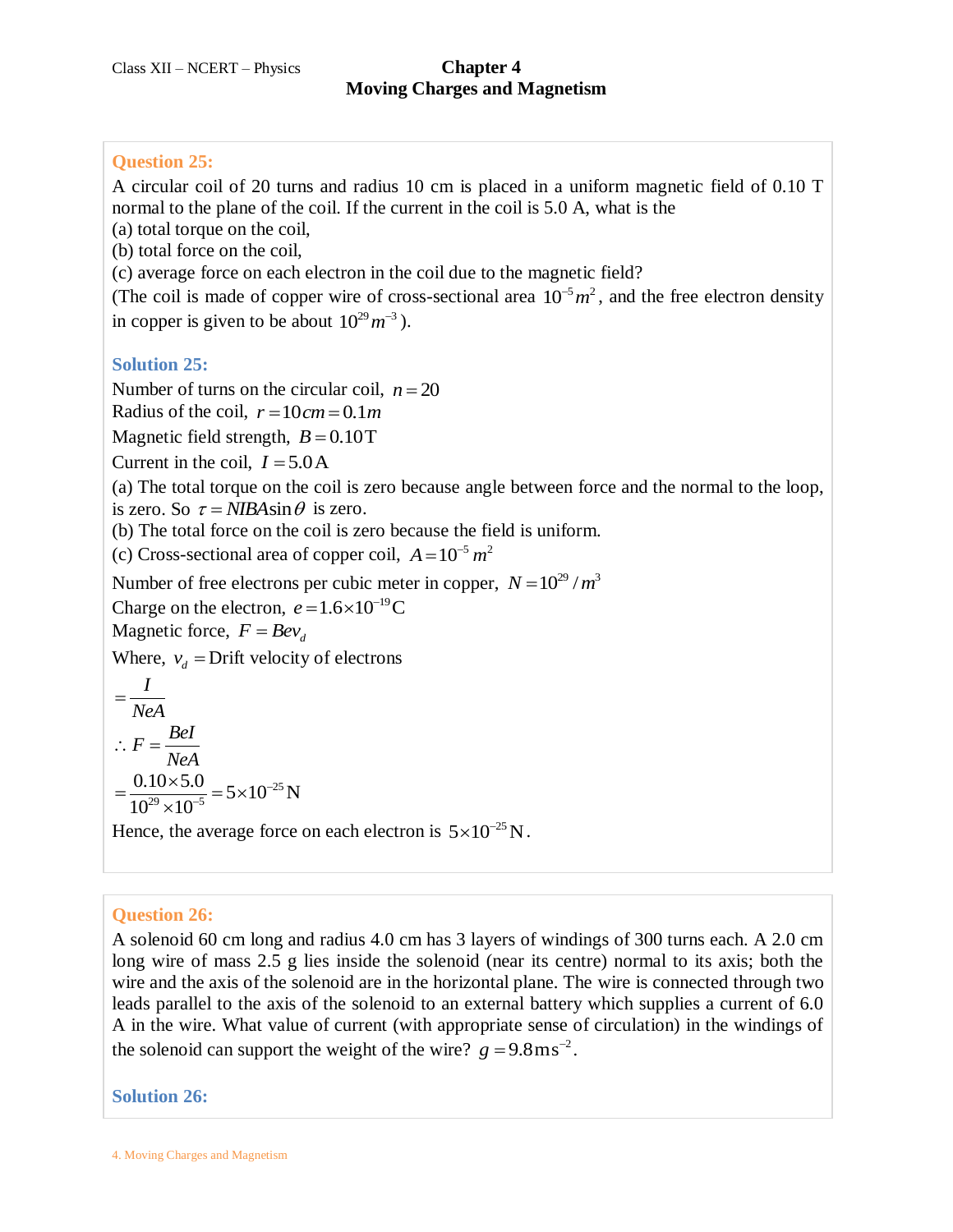Length of the solenoid,  $L = 60$  cm =  $0.6$  m Radius of the solenoid,  $r = 4.0 cm = 0.04 m$ It is given that there are 3 layers of windings of 300 turns each.  $\therefore$  Total number of turns,  $n = 3 \times 300 = 900$ Length of the wire,  $I = 2 \, cm = 0.02 \, m$ Mass of the wire,  $m = 2.5 g = 2.5 \times 10^{-3}$  kg Current flowing through the wire,  $i = 6A$ Acceleration due to gravity,  $g = 9.8 \text{ m/s}^2$ Magnetic field produced inside the solenoid,  $B = \frac{\mu_0 nI}{I}$ *L*  $=\frac{\mu_{0}}{2}$ Where,  $\mu_0$  = Permeability of free space =  $4\pi \times 10^{-7}$  TmA<sup>-1</sup> *I* Current flowing through the windings of the solenoid Magnetic force is given by the relation, *F Bil*  $\frac{0}{2}$ <sup>*nI*</sup> *il L*  $=\frac{\mu_{0}}{2}$ Also, the force on the wire is equal to the weight of the wire.  $mg = \frac{\mu_0 nIil}{I}$ *L*  $\therefore mg = \frac{\mu_0}{\sigma}$ 0  $I = \frac{mgL}{r}$  $\mu_0$ nil  $=$ 3  $\frac{2.5 \times 10^{-3} \times 9.8 \times 0.6}{2.5 \times 10^{-7} \times 9.8 \times 0.6} = 108 \text{ A}$  $2.5 \times 10^{-3} \times 9.8 \times 0.6$ <br> $4\pi \times 10^{-7} \times 900 \times 0.02 \times 6$  $\mu_0 n l l$ <br>=  $\frac{2.5 \times 10^{-3} \times 9.8 \times 0.6}{4 \times 10^{-7} \times 0.00 \times 0.03 \times 6} = 108 \lambda$  $\frac{2.5\times10^{-3}\times9.8\times0.6}{\times10^{-7}\times900\times0.02\times6}=1$ Hence, the current flowing through the solenoid is 108 A.

# **Question 27:**

A galvanometer coil has a resistance of  $12\Omega$  and the metre shows full scale deflection for a current of 3 mA. How will you convert the metre into a voltmeter of range 0 to 18 V?

# **Solution 27:**

Resistance of the galvanometer coil,  $G = 12\Omega$ 

Current for which there is full scale deflection,  $I_g = 3 \text{ mA} = 3 \times 10^{-3} \text{ A}$ 

Range of the voltmeter , needs to be converted to 18 V.

 $\therefore V = 18V$ 

Let a resistor of resistance R be connected in series with the galvanometer to convert it into a voltmeter. This resistance is given as: